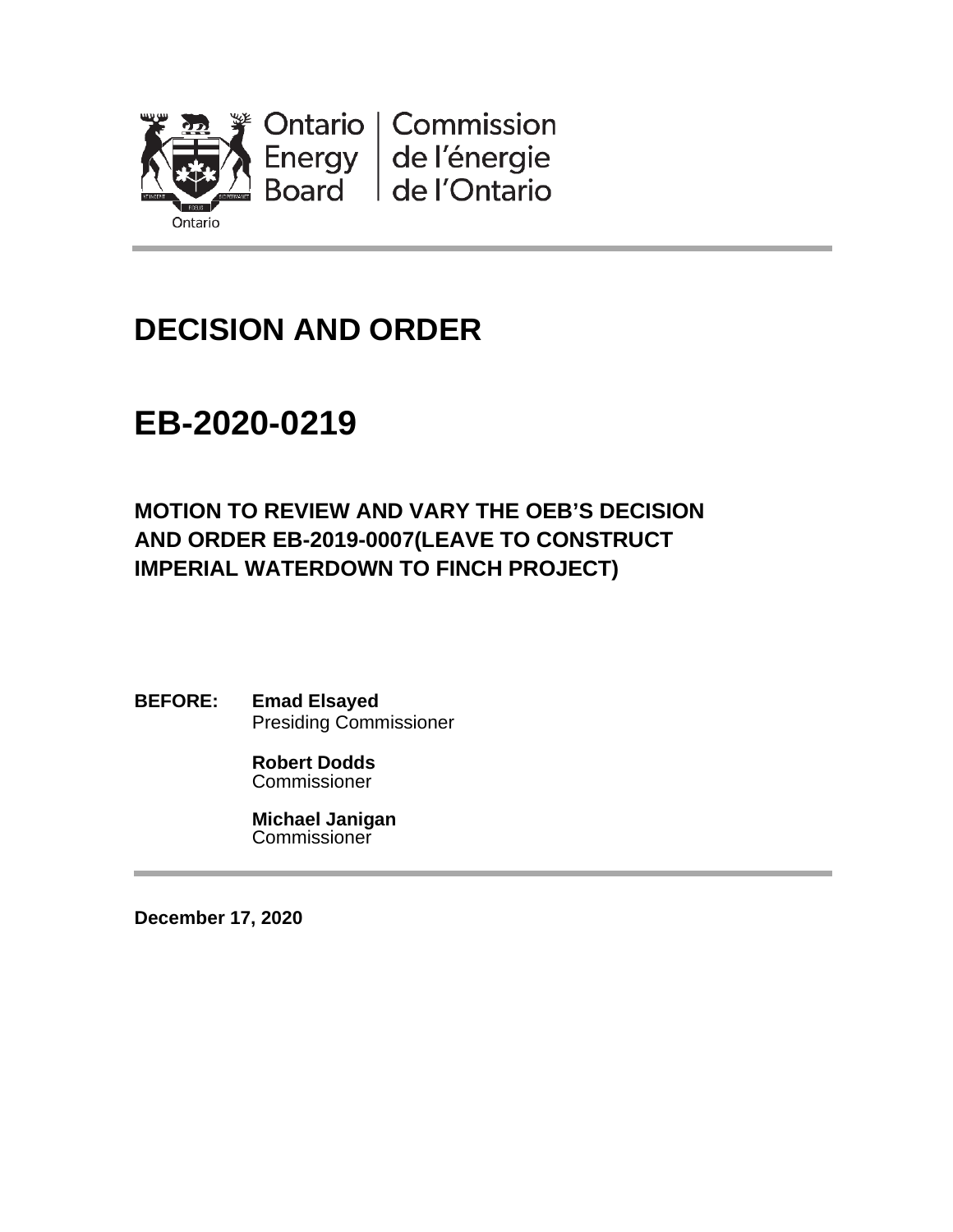### **TABLE OF CONTENT**

| 1           |                   |    |
|-------------|-------------------|----|
| $\mathbf 2$ |                   |    |
| 3           |                   |    |
| 4           |                   | 13 |
| 5           |                   | 14 |
|             | <b>SCHEDULE A</b> |    |
|             | <b>SCHEDULE B</b> |    |
|             | <b>SCHEDULE C</b> |    |
|             |                   |    |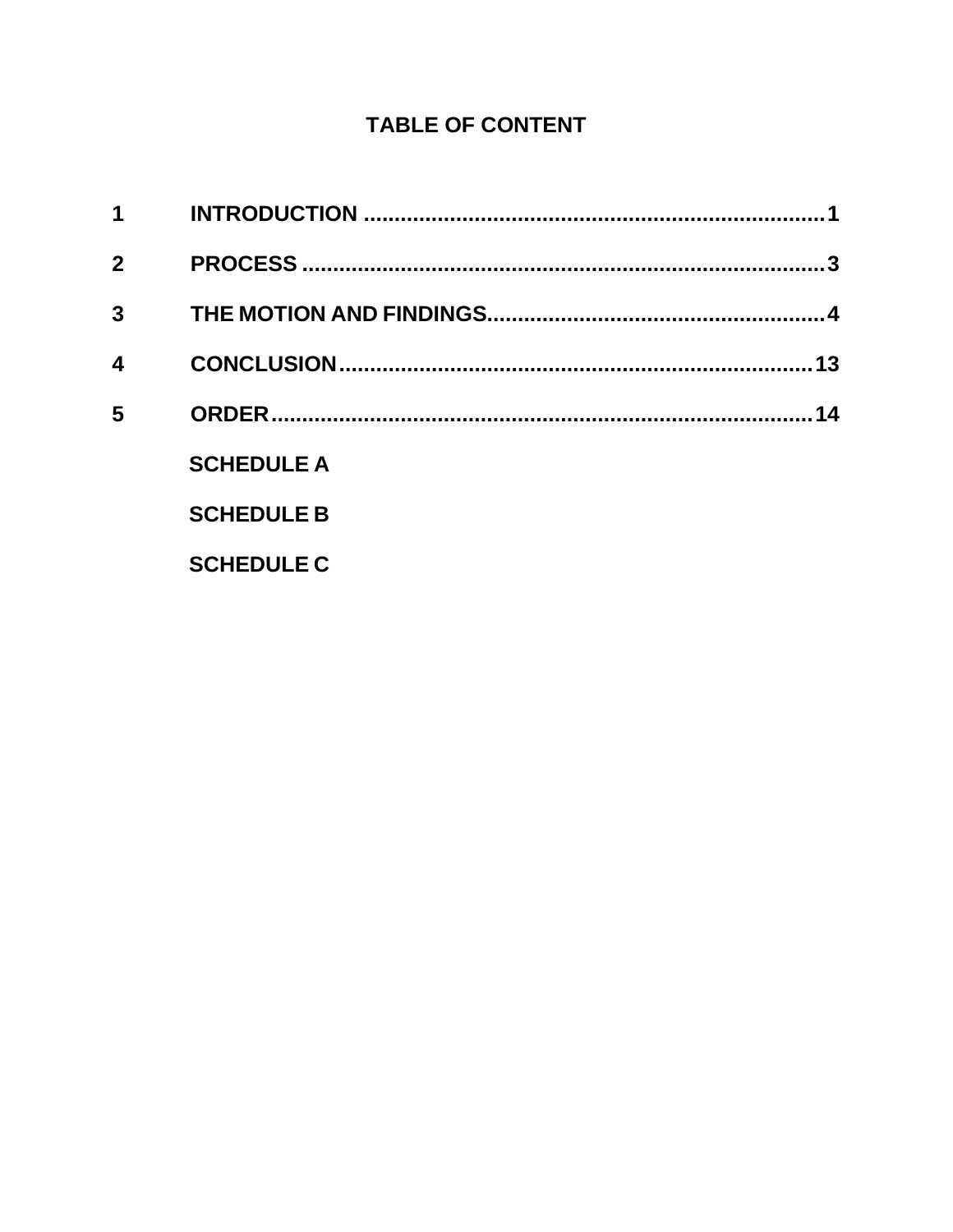## <span id="page-2-0"></span>**1 INTRODUCTION**

On March [1](#page-2-1)2, 2020, the OEB granted (Original Decision)<sup>1</sup> Imperial Oil leave to construct 63 kilometers of 12-inch diameter pipeline for the transportation of refined petroleum products from its facility in the City of Hamilton to its facility in the City of Toronto (Project) under section 90(1) of the *Ontario Energy Board Act, 1998* (OEB Act). The Project will replace an older existing pipeline that is reaching the end of its serviceable life. The Project largely follows the route of the existing pipeline (OEB-approved Route). The OEB's approval was subject to a number of conditions (Conditions of Approval). The Original Decision also approved the forms of easement agreements that Imperial Oil will offer, or has offered, to landowners that are directly affected by the Project.

On June 30, 2020, Imperial Oil filed a request for an approval of three changes to the OEB-approved Route. The review of these requests was undertaken by Delegated Authority (DA). [2](#page-2-2) On August 19, 2020, the DA approved two of the proposed changes, but was not satisfied that the third proposed change was immaterial and determined that a hearing would therefore be required to consider the request. The third request was for an adjustment from the OEB-approved Route near Highway 27 and Highway 401 in the City of Toronto (Route Realignment). The DA stated that the OEB would treat the request for approval of the Route Realignment as a Motion to Review and Vary the Original Decision (Motion to Review).[3](#page-2-3)

The OEB has conducted this review through a written hearing. For the reasons provided in the Findings sections, the Motion to Review is granted and the Route Realignment is approved subject to the Conditions of Approval issued with the Original Decision.

This Decision and Order is organized as follows:

- **Process**
- Motion and Findings
	- o Need for Route Realignment and Alternatives
	- o Environmental Matters
	- o Land Matters

<span id="page-2-1"></span><sup>1</sup> EB-2019-0007, Decision and Order, issued March 12, 2020

<span id="page-2-2"></span><sup>&</sup>lt;sup>2</sup> The authority of the OEB to determine whether proposed changes will result in material changes to a project for which a leave to construct was granted and the authority to approve, without a hearing, any changes that they conclude are not material has been delegated to the Manager, Generation and Transmission Applications, under section 6 of the *Ontario Energy Board Act, 1998.*

<span id="page-2-3"></span><sup>3</sup> OEB Letter-Decision on Imperial Oil Limited Request for Changes of Project Routing (EB-2019-0007), August 19, 2020, page 9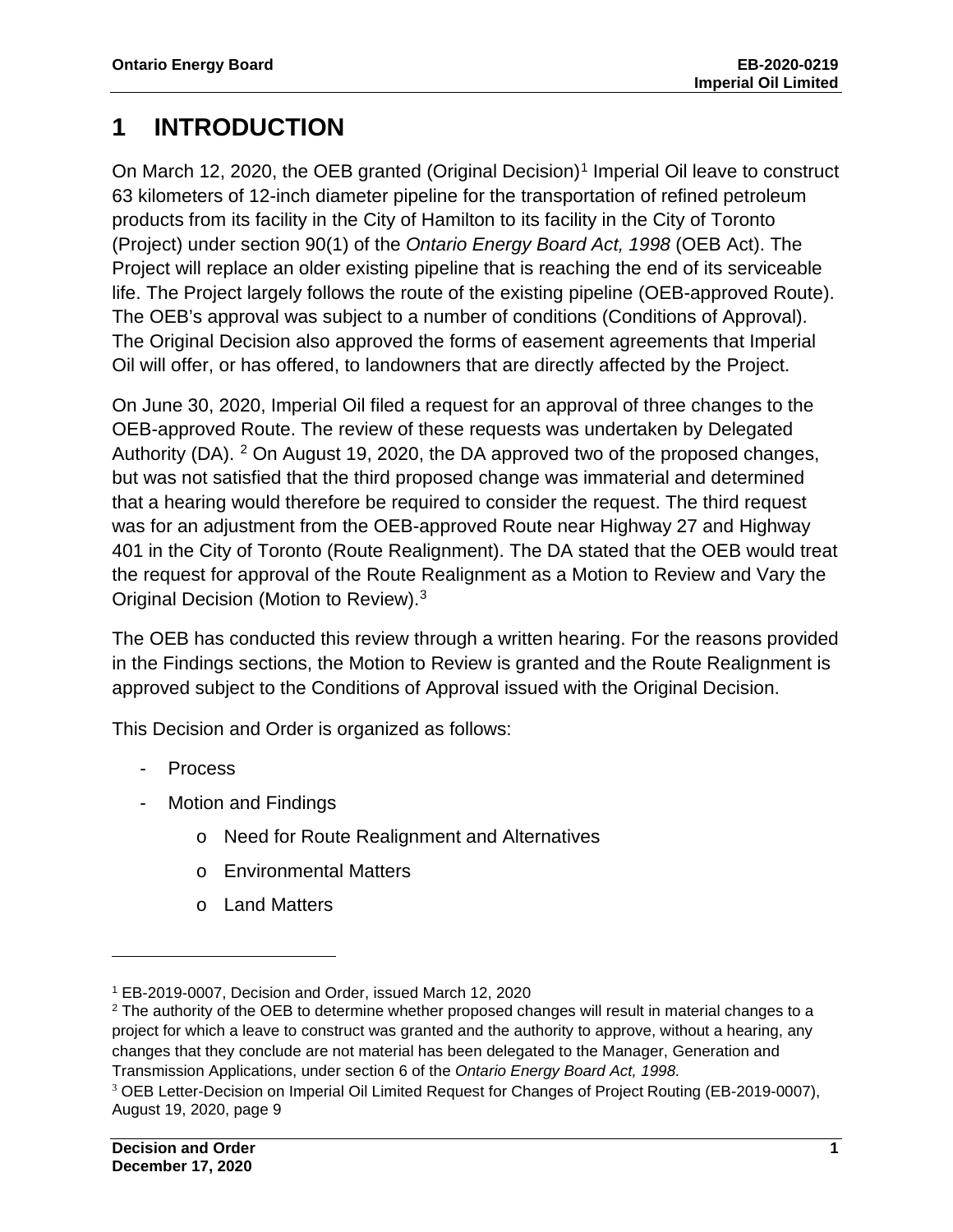- o Safety and Emergency Response Issues
- o Indigenous Consultation
- Conclusion
- Order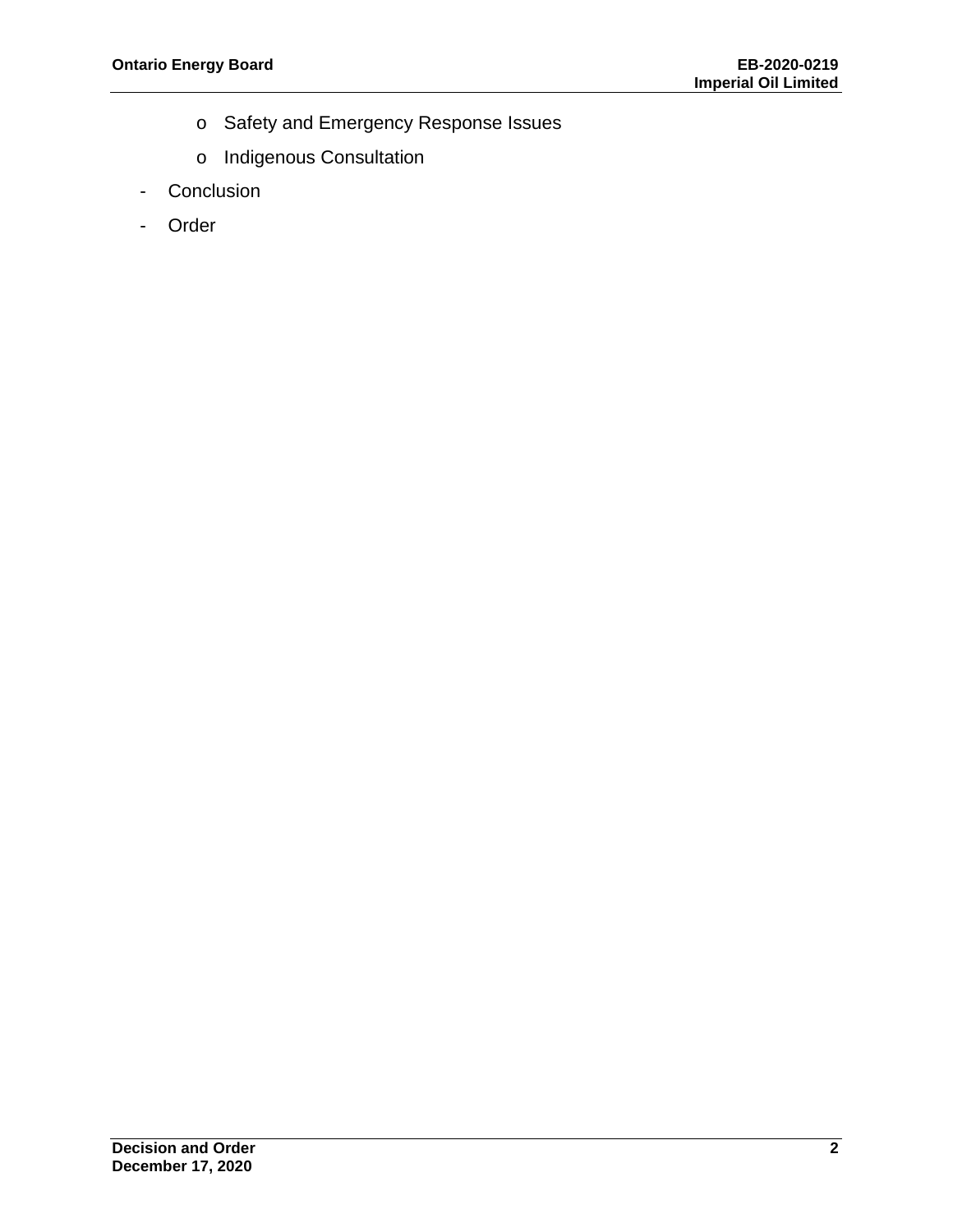## <span id="page-4-0"></span>**2 PROCESS**

On September 2, 2020, the OEB commenced the Motion to Review proceeding by issuing a Notice and Procedural Order No. 1 (Notice and PO No. 1). The OEB directed Imperial Oil to serve the Notice and PO No. 1 on all landowners directly affected by the proposed Route Realignment, the Huron Wendat Nation and the City of Toronto.

Each of the City of Toronto and 112308 Ontario Inc. and 2394561 Ontario Inc. (Abell Properties) applied for and were granted intervenor status. Abell Properties was also granted eligibility to apply for award of costs related to its participation in this proceeding.

The OEB noted in Notice and PO No. 1 that the scope of the proceeding does not include determining financial compensation from Imperial Oil to the landowners directly impacted by the Route Realignment. [4](#page-4-1)

On September 25, 2020, Imperial Oil filed additional evidence.

On October 15, 2020, Abell Properties filed a letter requesting to file evidence and describing the areas the evidence would cover. On October 16, 2020, in Procedural Order No. 2, the OEB set the schedule for Abell Properties' evidence filing, for written discovery on both Abell Properties' evidence and Imperial Oil's evidence, and for written submissions by the parties.

Abell Properties filed its evidence on October 29, 2020. Written interrogatories on Imperial Oil's evidence and Abell Properties' evidence were filed on November 9, 2020. Imperial Oil and Abell Properties filed responses to the interrogatories on November 16, 2020, and Imperial Oil filed its Argument in Chief on November 23, 2020. In accordance with the procedural schedule, OEB Staff and Abell Properties filed written submissions on November 30, 2020. On December 7, 2020, Imperial Oil filed a written reply submission to OEB Staff and intervenor submissions. This completed the record for the proceeding.

<span id="page-4-1"></span><sup>4</sup> To the extent that the OEB approves the Route Realignment and the parties cannot agree on appropriate compensation, compensation is ultimately determined by the Local Planning Appeal Tribunal pursuant to the *Expropriations Act*.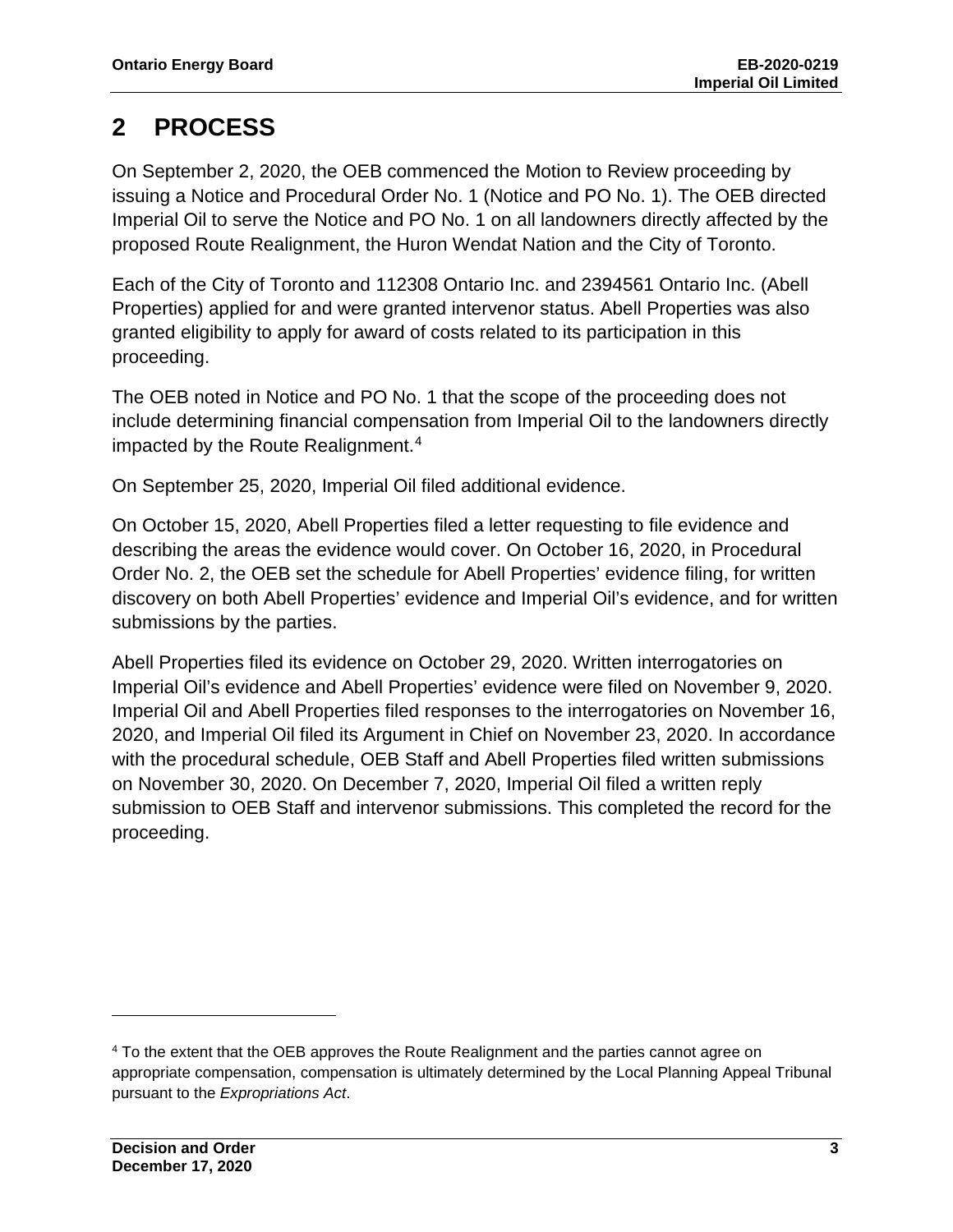### <span id="page-5-0"></span>**3 THE MOTION AND FINDINGS**

#### **Need for Route Realignment and Alternatives**

The OEB-approved Route, which was approved in the Original Decision, largely follows the route of the existing Imperial Oil pipeline, and is located in the City of Hamilton, the City of Burlington, the Town of Milton, the Town of Oakville, the City of Mississauga and the City of Toronto. A map of the OEB-approved Route is included in Schedule A.

The proposed Route Realignment will cross Highway 27 approximately 800 metres north of the OEB-approved Route. The length of the Route Realignment segment is approximately 1,850 metres. The length of the OEB-approved Route segment subject to the requested realignment is approximately 1,370 metres. Imperial Oil submitted that the need for the Route Realignment is due to the Ministry of Transportation (MTO) request to move Imperial Oil's pipeline outside of the MTO's right of way in this location to allow for future expansions of Highway 401 and by the requirement of Hydro One Networks Inc. (HONI) to accommodate future expansion of an existing substation.

A map of the Route Realignment and alternatives that Imperial Oil assessed is attached in Schedule B.

Imperial Oil considered two alternatives to the proposed realignment:

- i) the OEB approved Route within the MTO lands, which was rejected as it is no longer feasible due to routing constraints
- ii) a route located on the east side of Highway 401, which was rejected because it results in increased impacts on residential landowners

In Imperial Oil's submission, the proposed Route Realignment results in less impact on residential landowners and avoids the MTO's and HONI's constraints.

OEB staff submitted that there is a demonstrated need for the Route Realignment and that the proposed route is the best option compared to the alternatives considered by Imperial Oil.

Abell Properties opposed approval of the Route Realignment, and argued that Imperial Oil should have considered other alternatives that would provide a more direct route that would impact fewer landowners and would mitigate potential risks. Abell Properties submitted that a route "…that would traverse the Hydro One lands should be reasonably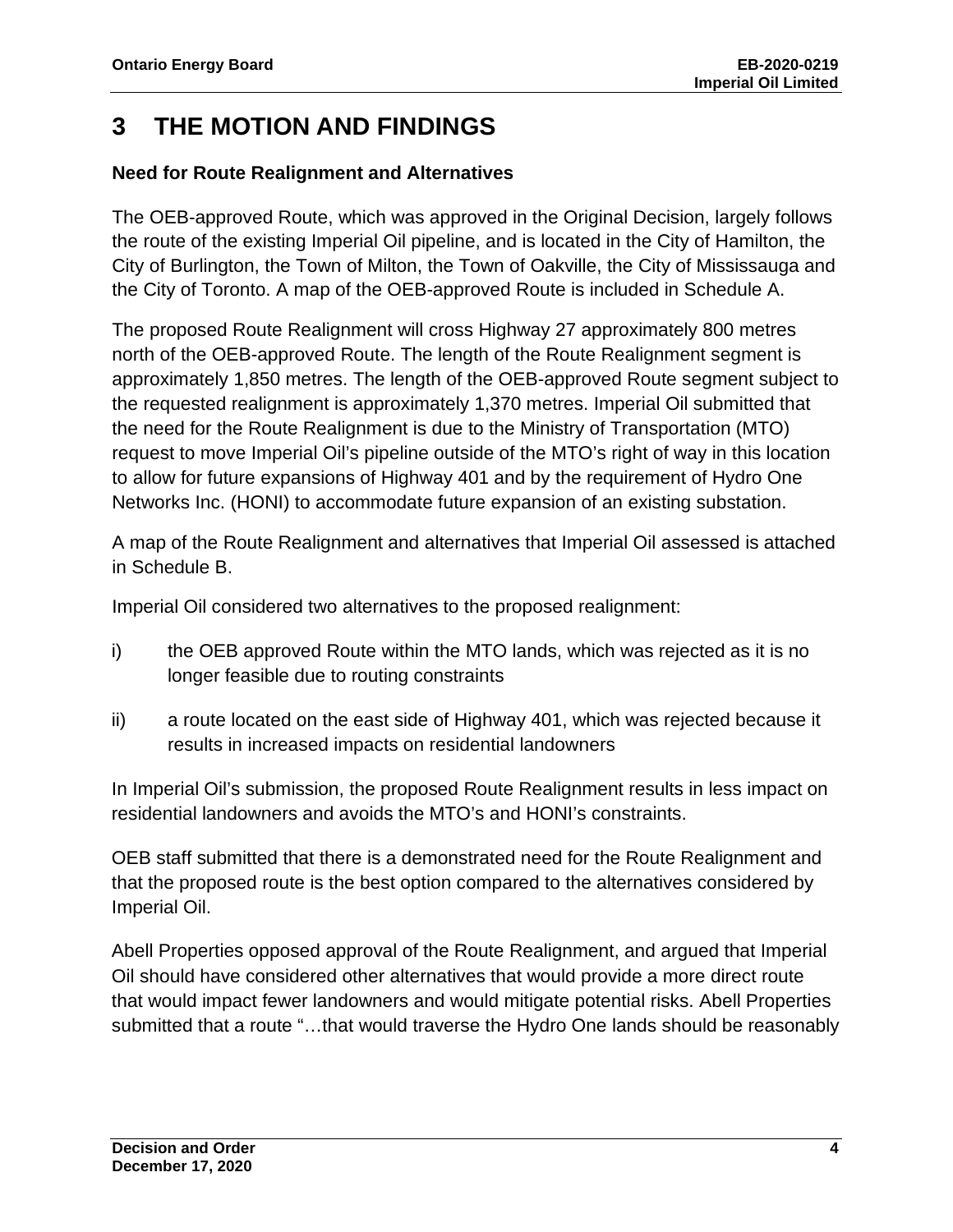studied and not disregarded solely due to a request from Hydro One."[5](#page-6-0) It is Abell Properties' position that "…Imperial Oil has failed to demonstrate that reasonable alternatives were sufficiently studied and considered".<sup>[6](#page-6-1)</sup>

The City of Toronto submitted that Imperial Oil did not provide "…sufficient information…" to support the need and the alternatives for the proposed Route Realignment. [7](#page-6-2)

#### *Findings: Need for Route Realignment and Alternatives*

The need for the Route Realignment was necessitated by the MTO and HONI requirements regarding their future expansion plans. The OEB finds that the need for the Route Realignment has been demonstrated by Imperial Oil as the OEB-approved Route was no longer feasible for a portion of the pipeline.

The OEB also finds that Imperial Oil has appropriately assessed other feasible alternative routes, and that the proposed Route Realignment is appropriate in terms of minimizing the impact on landowners.

Abell Properties' suggestion that Imperial Oil could use HONI property as an alternative was addressed by Imperial Oil in explaining that such an option would impact HONI's existing substation and the lands needed for future expansion. The OEB considers this explanation acceptable. The OEB finds that Imperial Oil adequately considered alternative routes (including keeping the original OEB-approved Route), and that the selected route is in the public interest.

#### **Environmental Matters**

Imperial Oil completed additional surveys of the Route Realignment area, including areas of permanent easement and temporary workspace on June 4, 2020. These surveys included tree inventory, wildlife habitat, vegetation, aquatic features and ecological land classification. The survey results did not identify any new potential environmental impacts except the need for removal of 28 additional trees, included in the Arborist Report and Tree Removal Plan (Arborist Report). On March 10, 2020, Imperial Oil submitted the Arborist Report to the City of Toronto departments of Urban Forestry, Tree Protection & Plan Review and Ravine and Natural Feature Protection.

<span id="page-6-0"></span><sup>5</sup> Abell Properties, Written Submission (Argument in Chief), November 30, 2020, page 4, paragraph 14

<span id="page-6-2"></span><span id="page-6-1"></span><sup>6</sup> Abell Properties, Written Submission (Argument in Chief), November 30, 2020, page 5, paragraph 17 <sup>7</sup> The City of Toronto, Written Submission, November 30, 2020, page 1, paragraphs 1-2, and page 4, paragraph 13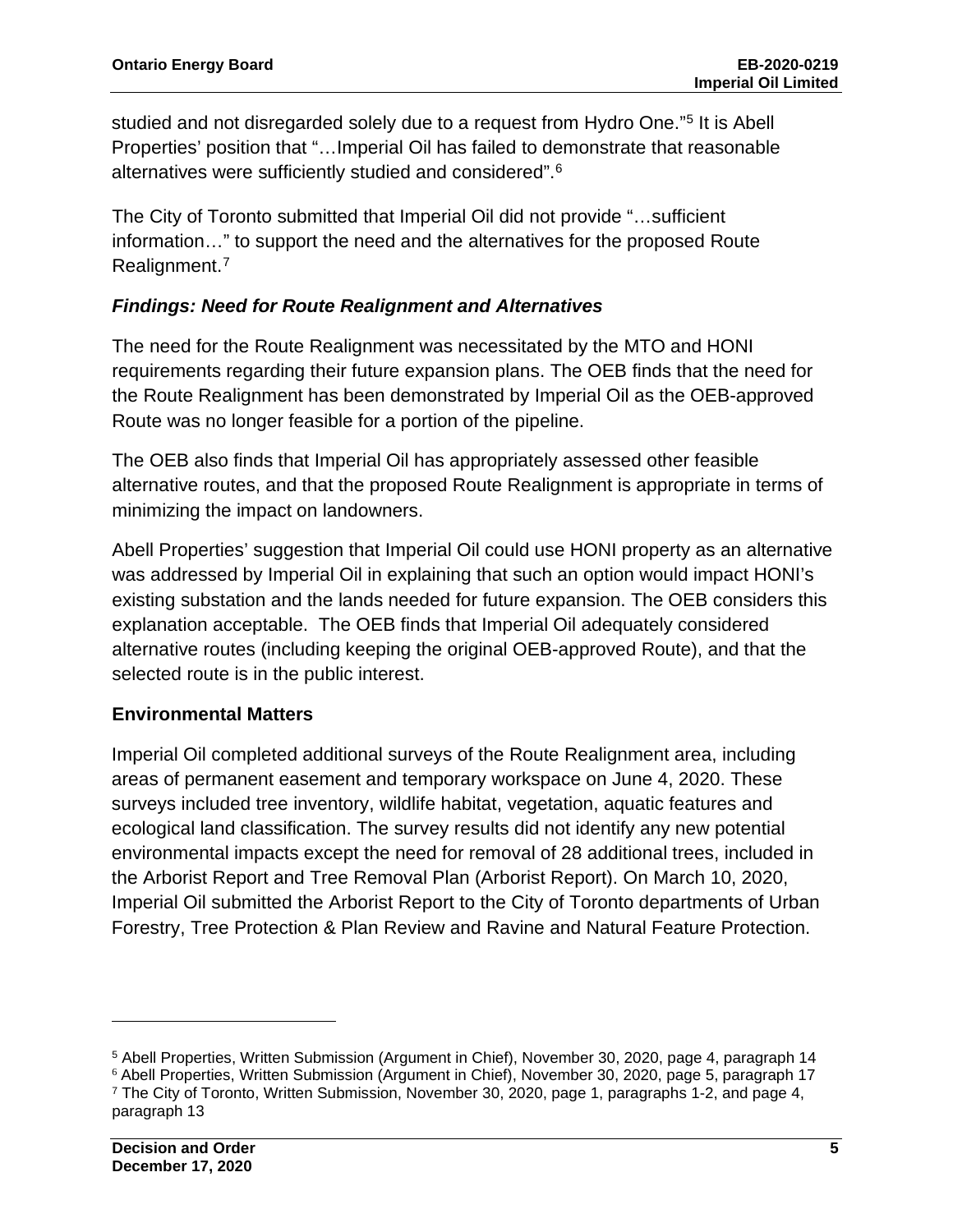The final revised version of the Arborist Report was submitted on November 6, 2020. Imperial Oil stated that the City of Toronto accepted the Arborist Report. [8](#page-7-0)

The City of Toronto also raised issues related to traffic disruption during construction. On November 4, 2020, Imperial Oil provided a Traffic Accommodation Plan to the City for review.[9](#page-7-1) On September 14, 2020, and October 16, 2020, Imperial Oil provided required drawings for road crossings to the City of Toronto Right-Of-Way (ROW) Management and Engineering Services.

The City of Toronto noted that Imperial Oil provided "…minimal environmental information…" which is not sufficient to support the analysis of environmental matters related to the Route Realignment<sup>[10](#page-7-2)</sup>.

Regarding archaeological potential, portions of the Route Realignment will require a Stage 2 Archeological Assessment (Stage 2 AA). Imperial Oil stated that the Stage 2 AA of the 1.71 hectares of land with the archaeological potential was completed in September/October 2020. Imperial Oil will complete additional Stage 2 AA work on a 0.02 hectare area in November/December 2020.[11](#page-7-3) OEB staff was satisfied that Imperial Oil has conducted and is committed to completing the necessary archeological assessments in the Route Realignment segment.

OEB staff submitted that Imperial Oil had conducted the necessary additional surveys and developed measures to mitigate the potential environmental impacts of construction and operation of the pipeline in the Route Realignment segment.

OEB staff noted that the record indicates Imperial Oil has been working collaboratively with the City of Toronto to obtain the necessary permits and to comply with the tree replacement, traffic control and other ROW management requirements.

#### *Findings: Environmental Matters*

The OEB finds that Imperial Oil's supplemental field surveys completed within the new construction footprint did not identify any new environmental impacts resulting from the Route Realignment compared to the OEB-approved route in the Original Decision.

Condition 4 in the attached Conditions of Approval (which were also the Conditions of Approval for the Original Decision) require Imperial Oil to implement all of the recommendations of its Environmental Report and to file its Environmental Protection

<span id="page-7-0"></span><sup>8</sup> Imperial Oil's response to OEB Staff interrogatory 2 a)

<span id="page-7-1"></span><sup>9</sup> Imperial Oil's response to the City of Toronto interrogatory 9 d)

<span id="page-7-2"></span><sup>&</sup>lt;sup>10</sup> The City of Toronto, Written Submission, November 30, 2020, page 1, paragraphs 1-2

<span id="page-7-3"></span> $11$  Imperial Oil's response to OEB Staff interrogatory 2 b)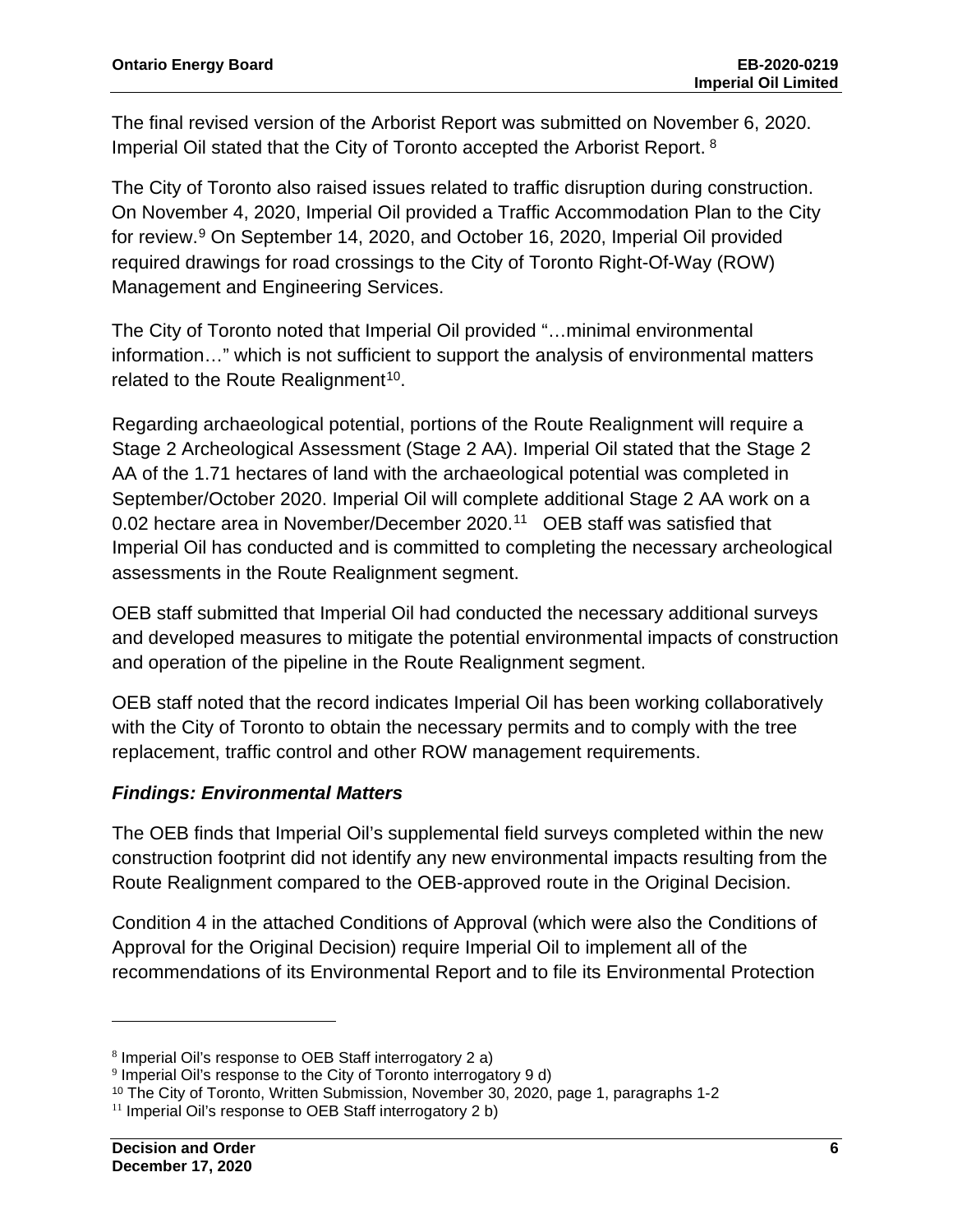Plan (EPP), Environmental Management Plan (EMP) and Contingency Plan documents prior to the start of construction.<sup>[12](#page-8-0)</sup>

#### **Land Matters**

The Route Realignment directly affects 23 parcels of land and 16 landowners including: i) private landowners and businesses ii) HONI iii) the City of Toronto, and iv) the Ministry of Transportation.

All of these landowners were provided with direct notice of this proceeding and the proposed change of the OEB-approved Route.

Imperial Oil has been negotiating with impacted landowners along the proposed Route Realignment since March 2020. In its Argument in Chief, Imperial Oil confirmed that it is "…continuing to work with Landowners to address their respective concerns and has proposed a variety of mitigation measures…". Examples of mitigation measures that Imperial Oil proposed to address the concerns expressed by the landowners include: realignment of pipeline easements to address future development plans, offering to work with tenants during construction to notify them of access restriction and minimizing impacts on tenants operations, and repairing damages to existing infrastructure including paving, trees, and fencing.<sup>[13](#page-8-1)</sup>

Imperial Oil provided an update on the status of negotiations with the affected landowners, including the anticipated timeline of acquiring the necessary permanent and temporary easement rights from private landowners and HONI, and road crossing agreements with the City of Toronto.<sup>[14](#page-8-2)</sup> Imperial Oil's anticipated timeline for acquiring the necessary permanent and temporary land rights and road crossing agreements is between November 2020 and January 2021, except for permanent easement and temporary use and access agreements with HONI, which are expected to be reached by April 2021.

Imperial Oil has notified the OEB that construction of the Project will start on December 1, 2020, at the west end of the route in the City of Hamilton and the City of Burlington.[15](#page-8-3) The Project is scheduled for completion by early 2022. Construction of the Realignment

<span id="page-8-0"></span><sup>&</sup>lt;sup>12</sup> On December 7, 2020 Imperial Oil notified the OEB per condition of approval 4, that it completed three of the plans (Health and Safety Plan, Communication Plan and Inadvertent Returns during HDD Contingency Plan). Other plans, including EPP and EMP are expected to follow.

<span id="page-8-1"></span><sup>&</sup>lt;sup>13</sup> Imperial Oil's response to OEB Staff interrogatory 3, Table OEB-3: Landowner Concerns and **Mitigations** 

<span id="page-8-2"></span><sup>&</sup>lt;sup>14</sup> Imperial Oil's response to OEB Staff interrogatory 4, Table OEB-4 Affected Landowners and Agreement **Status** 

<span id="page-8-3"></span><sup>&</sup>lt;sup>15</sup> Imperial Oil Letter to the OEB, dated November 20, 2020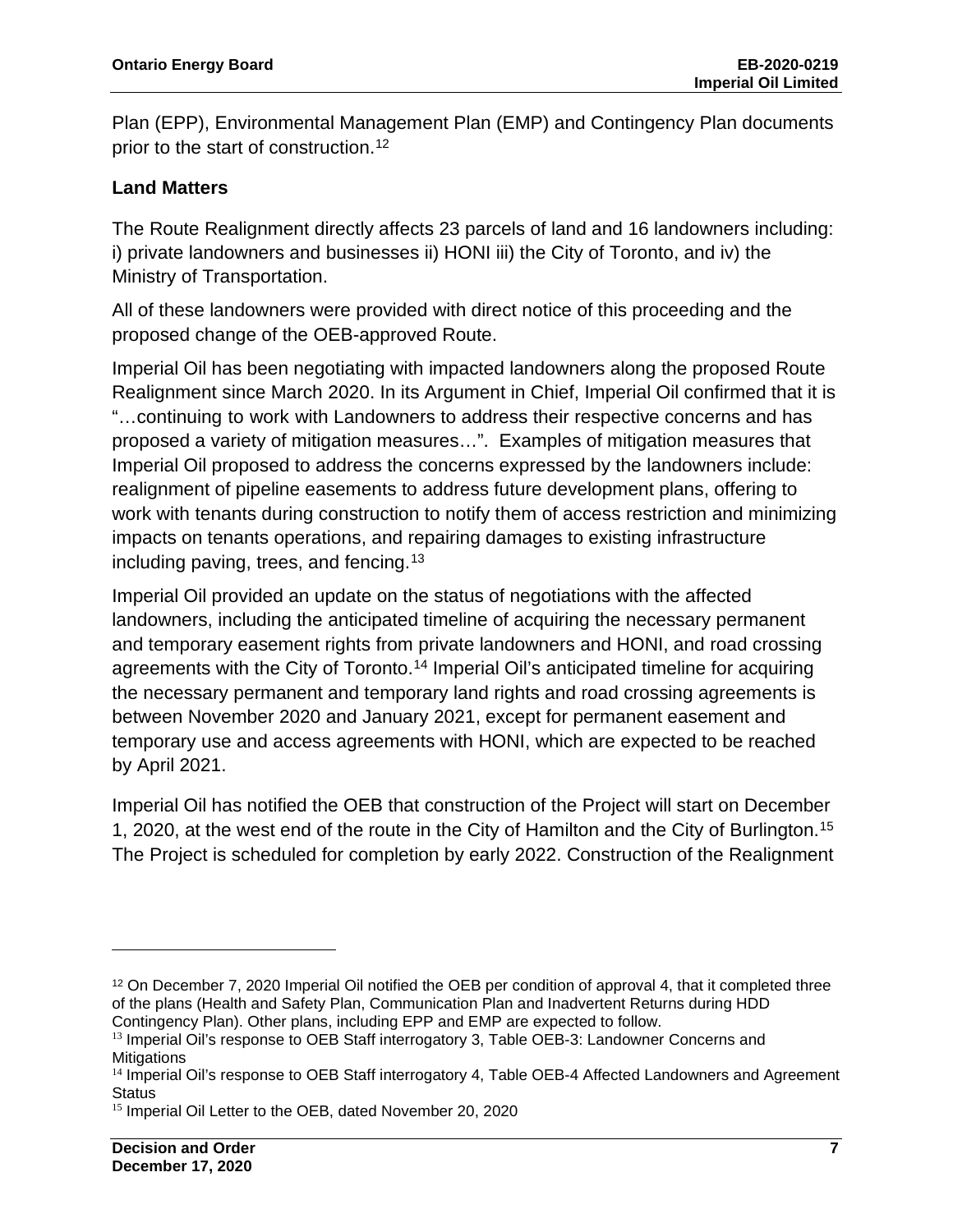segment, subject to OEB approval, is expected to start in late spring 2021 with completion by year end 2021.[16](#page-9-0)

Imperial Oil confirmed that it has offered the affected landowners agreements in a form approved by the OEB in the Original Decision.

Abell Properties raised the issue of access to its property and disruptions to its tenant-Gardex Chemicals Ltd. (Gardex)'s operations during construction, inspection and maintenance of the pipeline. Imperial Oil confirmed that during the operation of the pipeline it will work with the landowners and tenants to give advance notice and accommodate landowners access to their property and operations, and to minimize and mitigate disruptions during maintenance and inspection of Imperial Oil's facilities.<sup>[17](#page-9-1)</sup>

OEB staff noted that Imperial Oil has been actively negotiating with the affected landowners in an effort to obtain the necessary permanent and temporary land rights and road crossing permits.

#### *Findings: Land Matters*

The OEB finds that Imperial Oil has adequately consulted with, and accommodated, affected landowners (16 landowners; 5 of whom were not impacted by the original alignment). This included proposing a variety of mitigation measures and offering the forms of easement agreements approved by the OEB in the Original Decision. Imperial Oil has committed to continue to work with landowners to minimize impacts and to mitigate any additional concerns that may arise during the Project.

#### **Safety and Emergency Response Issues**

Abell Properties raised issues of managing the risks related to the hazardous chemical storage by Gardex and of the appropriateness of Imperial Oil's fire safety plans for these lands and operations. In its evidence, Abell Properties included various documentation of the relevant garden/pesticide industry fire suppression methods, policies, and protocols from the City of Mississauga Fire Services, the Ministry of Environment and Climate Change, the Ontario Ministry of Labour (Ministry of Labour), as well as documentation related to environmental risks, hazards and fire suppression approaches. [18](#page-9-2)

One of the main concerns of Abell Properties was a risk associated with the location of a valve and above ground infrastructure on the property. As a result of negotiating and

<span id="page-9-0"></span><sup>&</sup>lt;sup>16</sup> Imperial Oil's response to OEB Staff interrogatory 1

<span id="page-9-1"></span> $17$  Imperial Oil's response to Abell Properties interrogatory 4 a)

<span id="page-9-2"></span><sup>&</sup>lt;sup>18</sup> Letter by Aird Berlis, on behalf of Abell Properties, dated October 15, 2020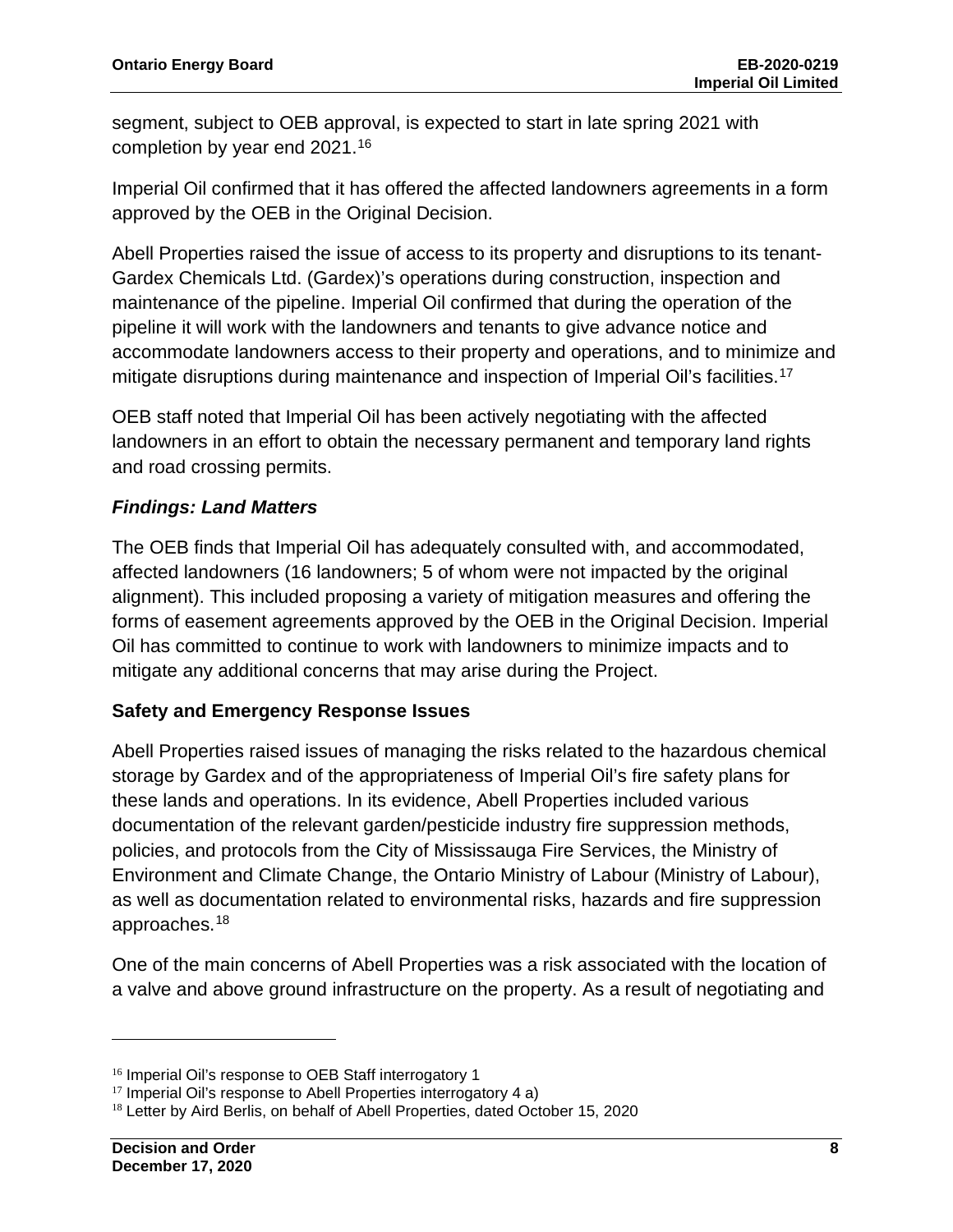communicating with Abell Properties, Imperial Oil has agreed to relocate the valve outside of the property to an adjacent property. Imperial Oil confirmed this in response to Abell Properties' interrogatories and in its Argument in Chief<sup>19</sup>.

Abell Properties raised the issue of "unique safety risks…associated with additional pipeline infrastructure…" on its property. Abell Properties indicated that specialized fire safety plans and emergency response plans need to be in place because of the storage, processing and chemical management activities by Gardex. Abell Properties' evidence noted that the fire safety plans were to be completed in accordance with provincial and national requirements and standards.

Abell Properties' evidence<sup>[20](#page-10-1)</sup> and interrogatories, and the City of Toronto's interrogatories<sup>[21](#page-10-2)</sup>, requested that Imperial Oil develop and make available to them appropriate plans and put protocols in place to manage safety risks associated with fire and spills in adherence with applicable legal and regulatory standards $22$ . These plans include specific fire safety plans and response plans for fire and spill emergencies that may arise during construction and operation of the pipeline.

In responding to these issues, Imperial Oil indicated that it filed its *Specific Contingency Plan: Pipeline Fire Document* on the record in the original leave to construct proceeding<sup>23</sup>.

In its Argument in Chief, Imperial Oil confirmed that in the event of fire, it will implement a "Disciplined Approach (ERP-04-04)" in consultation with its fire marshals and municipal fire departments.<sup>[24](#page-10-5)</sup> Imperial Oil maintained that "...the Project pipeline has been designed in compliance with TSSA requirements and the Canadian Standards Association's *Oil and Gas Pipeline Systems Code Z662- 15*, which establishes the safety aspects of pipeline design, including minimum depth of cover requirements." [25](#page-10-6)

The City of Toronto and Abell Properties raised concerns of appropriate emergency response plans for emergency action if required. In addressing this concern, Imperial Oil pointed to its *Operational Emergency Response Plan* (ERP), which was on the

<span id="page-10-0"></span><sup>&</sup>lt;sup>19</sup> Imperial Oil's response to Abell Properties interrogatory 2 b), Imperial Oil Argument in Chief, page 4, paragraph 17

<span id="page-10-1"></span> $20$  Abell Properties Evidence, October 29, 2020, page 2, paragraphs 7-8

<span id="page-10-2"></span><sup>&</sup>lt;sup>21</sup> City of Toronto interrogatory  $9 c$ , d)

<span id="page-10-3"></span><sup>22</sup> Abell Properties Evidence, October 29, 2020, page 2, paragraphs 7-8

<span id="page-10-4"></span><sup>23</sup> EB-2019-0007 Imperial's Response to Information Requests, Appendix 2, August 2019

<span id="page-10-5"></span><sup>&</sup>lt;sup>24</sup> Imperial Oil Argument in Chief, November 23, 2020, page 4 paragraph 18

<span id="page-10-6"></span> $25$  Imperial Oil Argument in Chief, November 23, 2020, page 5, paragraph referring to Imperial Oil's response to Abell Properties interrogatory 3 a-c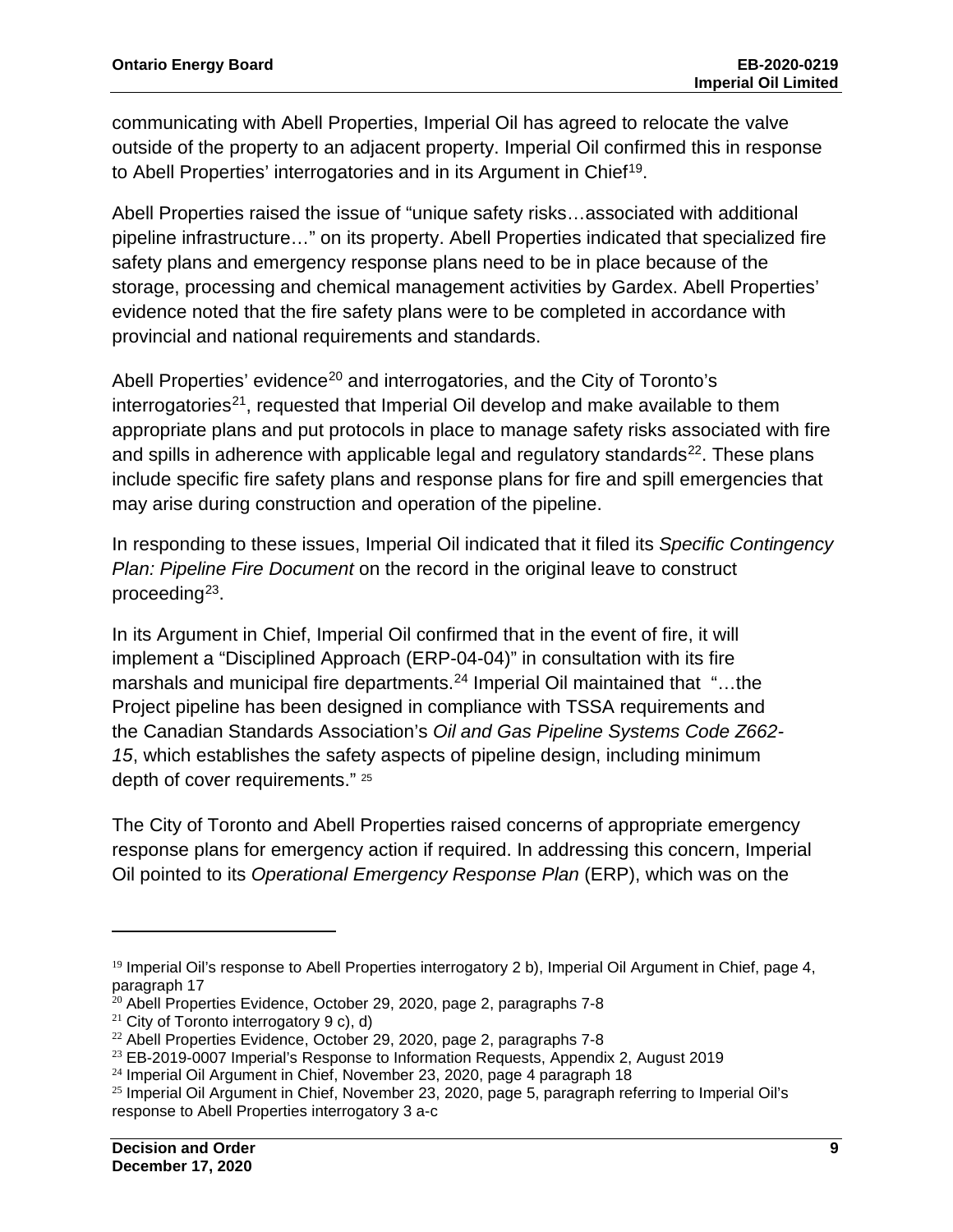record in the original leave to construct proceeding<sup>[26](#page-11-0)</sup>. Imperial Oil indicated that its "…ERP allows for response to a variety of scenarios, including the risk of fire in this area. Given the above and the fact that the proposed pipeline will be located a minimum of 1.2 metres below ground... Imperial's ERP will account for the route realignment." <sup>[27](#page-11-1)</sup>

Imperial Oil stated that it has been actively and continuously working with the City of Toronto to respond to information requests and to adhere to various municipal requirements. Imperial Oil provided its *Construction Spill Prevention and Response Plan* to the City of Toronto upon request on November 4, 2020.<sup>[28](#page-11-2)</sup> On November 6, 2020, Imperial Oil received comments from the City of Toronto regarding potential conflicts with the City's infrastructure.<sup>[29](#page-11-3)</sup>

On November 25, 2020, Imperial Oil filed with the OEB an update to the chronology of the communication with the affected stakeholders stating that additional information was submitted to the City of Toronto on November 9, 2020, and that communication with Abell Properties was ongoing as of November 12, 2020.<sup>[30](#page-11-4)</sup>

The City of Toronto requested that, if the Motion is granted, the OEB attach Conditions of Approval requiring Imperial Oil to indemnify it from expenses and damages related to the Route Realignment.<sup>[31](#page-11-5)</sup>

#### *Findings: Safety and Emergency Response Issues*

The OEB finds that Imperial Oil has adequately addressed concerns raised by Abell Properties and the City of Toronto, as summarized below:

- Accommodating Abell Properties request to relocate a valve off the subject properties
- Working with the TSSA and other entities to ensure that all applicable safety and technical standards are met
- Requesting additional information from Abell Properties to understand if there are additional concerns, and requesting to meet with Abell Properties and its tenants to determine appropriate mitigation measures, discuss the agreements, the construction process, and any potential questions

<span id="page-11-0"></span> $26$  EB-2019-0007 Imperial's Response to Information Requests, Appendix 4, August 2019

<span id="page-11-1"></span> $27$  Imperial Oil's response to the City of Toronto interrogatory 9 a)

<span id="page-11-2"></span><sup>&</sup>lt;sup>28</sup> Imperial Oil's response to the City of Toronto interrogatory 7

<sup>&</sup>lt;sup>29</sup> Imperial Oil's response to the City of Toronto interrogatory 7

<span id="page-11-4"></span><span id="page-11-3"></span><sup>&</sup>lt;sup>30</sup> Imperial Oil's response to OEB Staff interrogatories Appendix 1: Updated Chronology of the Communication Regarding Route Realignment

<span id="page-11-5"></span><sup>&</sup>lt;sup>31</sup> City of Toronto Submission, November 30, 2020, page 7, paragraph 27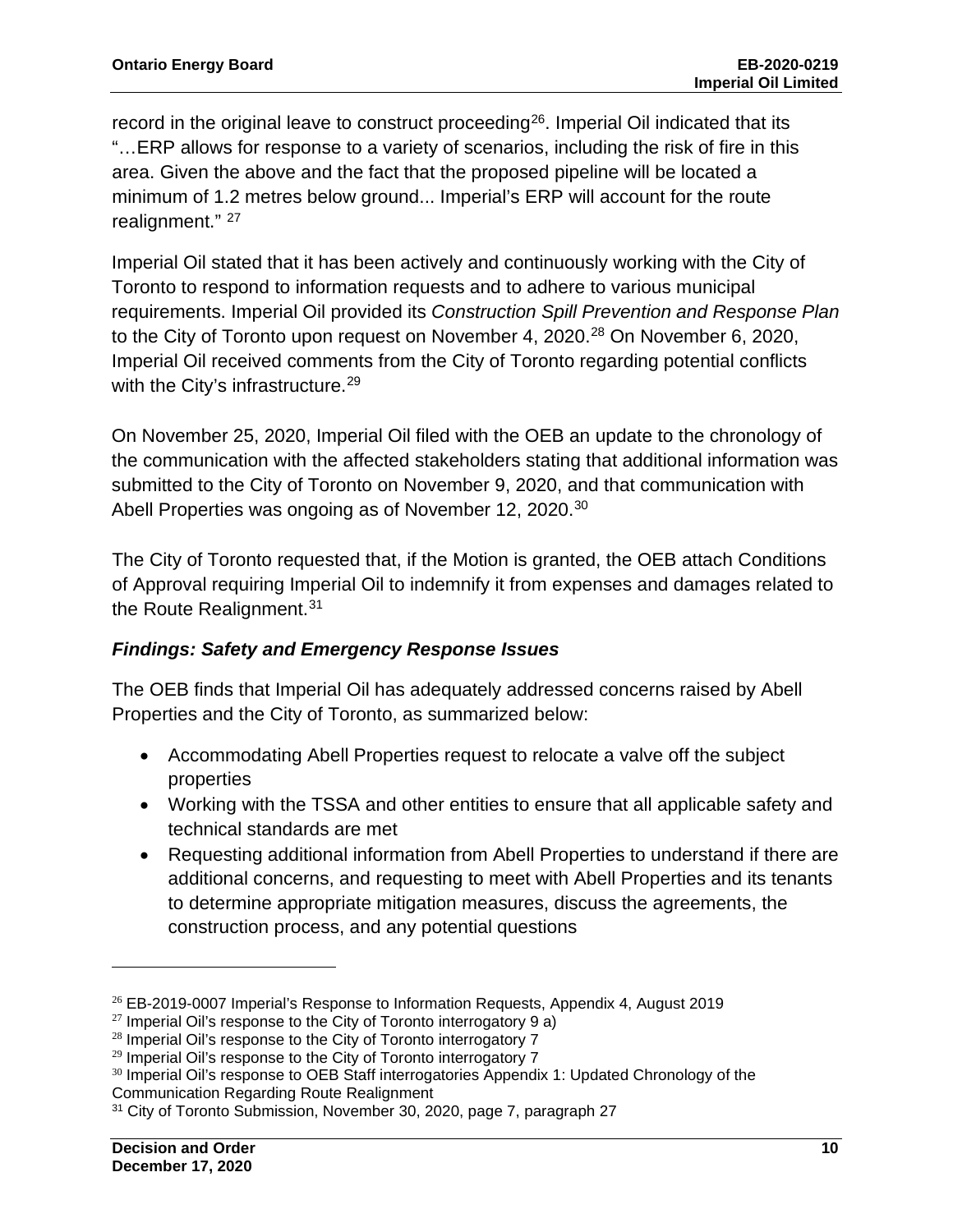• Committing to following its *Specific Contingency Plan: Fire – Pipeline*, filed in the original application, in the event of fire which includes the implementation of a "Disciplined Approach" in consultation with Imperial Oil fire marshals and the applicable municipal fire departments

Regarding the requirement to work with the TSSA and other entities, the OEB notes that one of the Conditions of Approval in the Original Decision as well as in this Decision and Order, requires Imperial Oil to obtain all necessary approvals, permits, licences, certificates, agreements and rights required to construct, operate and maintain the Project. These would include approvals from the TSSA and other regulatory and technical authorities, including local fire authorities as required.

Abell Properties suggested adding a number of conditions of approval to deal with its concerns. The OEB agrees with Imperial Oil that these proposed conditions deal with matters related to land use and access which are typically negotiated between the proponent and the affected landowner. While the OEB approves the "forms of agreement" pursuant to section 97 of the OEB Act, many of the site specific details of these agreements are left to be determined between the proponent and the landowners. The OEB stated in its leave to construct Brantford-Kirkwall Parkway D Project Decision that its approval of a form of easement agreement "…provides a baseline for the initial offer of an easement agreement to a landowner " and that the substance is subject to negotiations between company and a landowner. [32](#page-12-0) The form of agreement for this proceeding was approved by the OEB in the Original Decision, and the OEB does not see a need to require any additional forms of agreement for the Route Realignment.

The issue of requiring financial indemnity guarantees from Imperial Oil as a condition of approval has already been addressed in the Original Decision<sup>33</sup>.

#### **Indigenous Consultation**

On June 25, 2020, Imperial Oil notified all of the Indigenous communities identified by the Ministry of Energy, Northern Development and Mines (MENDM) as potentially affected by the Project of the proposed Route Realignment.<sup>[34](#page-12-2)</sup> No comments were received from any Indigenous group. Imperial Oil has committed to continue to consult with potentially affected Indigenous groups.

<span id="page-12-0"></span><sup>32</sup> EB-2013-0074, January 30, 2014, page 33

<span id="page-12-1"></span><sup>33</sup> EB-2019-0007, page 30

<span id="page-12-2"></span><sup>&</sup>lt;sup>34</sup> Imperial Oil Argument in Chief, November 23, 2020, page 8, paragraph 34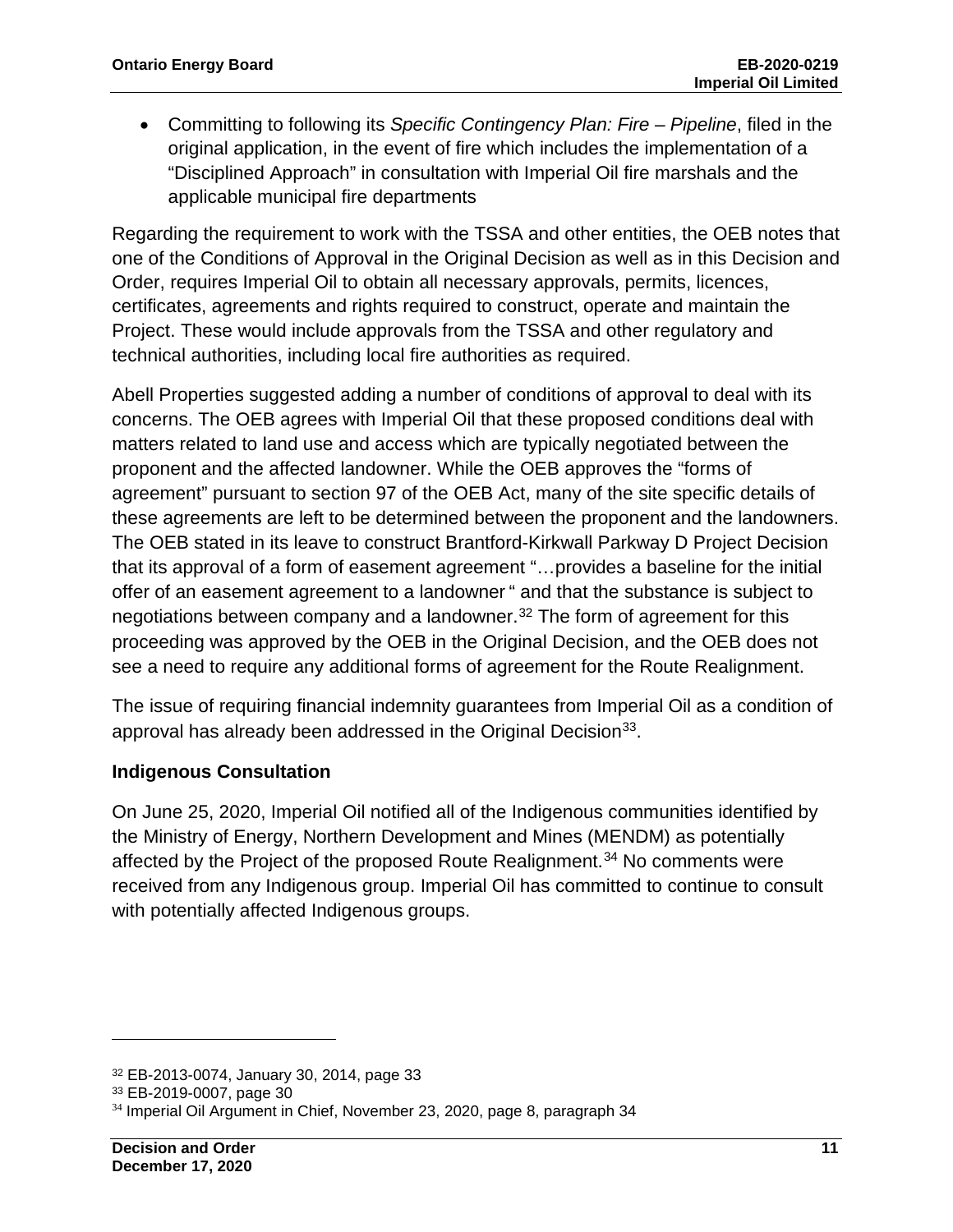#### *Findings: Indigenous Consultation*

The OEB finds that Imperial Oil's consultation with the identified Indigenous communities regarding the Route Realignment has been adequate. No issues were raised by these communities with respect to the Route Realignment and Imperial Oil is expected to maintain its communication with these communities throughout the life of the Project.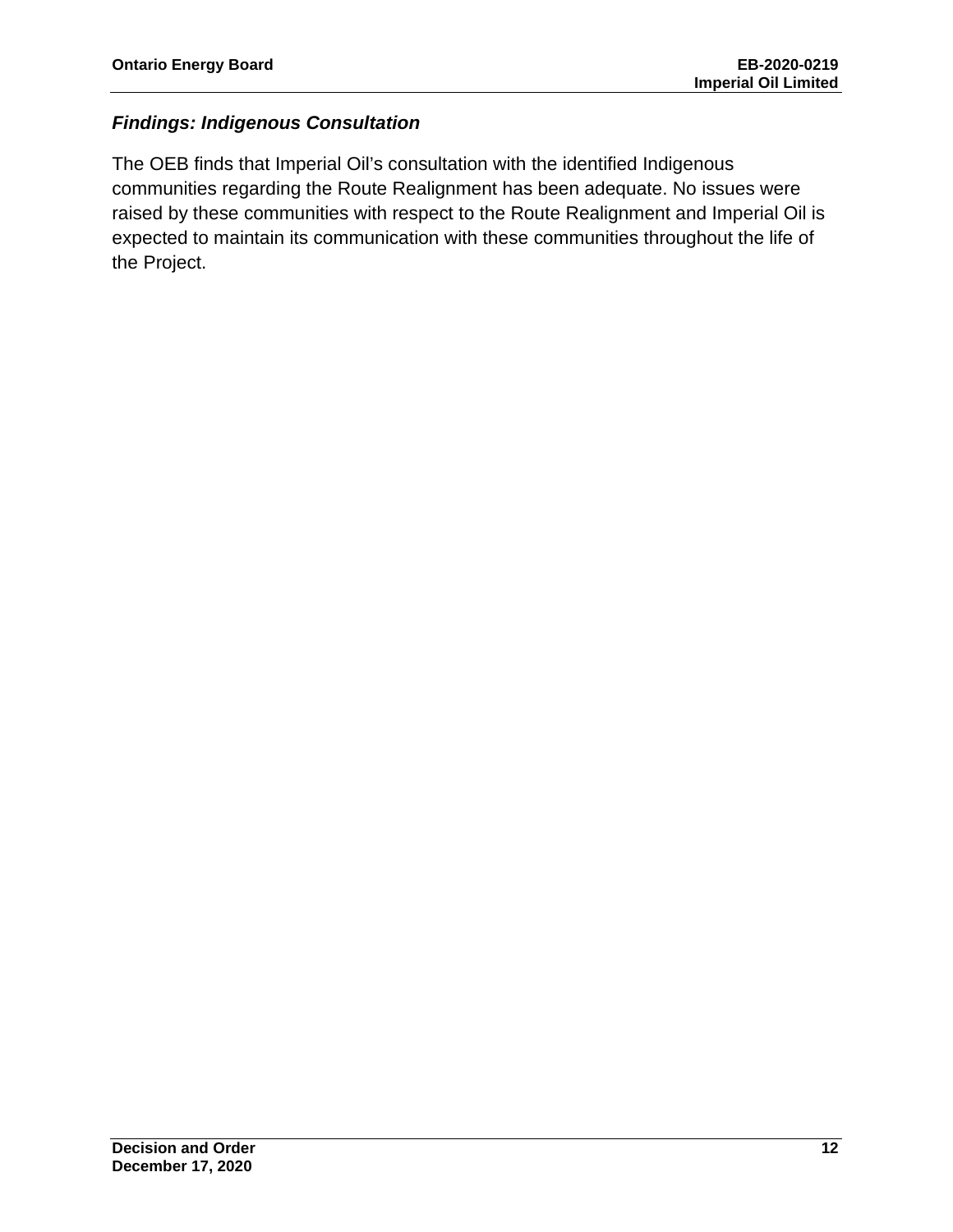# <span id="page-14-0"></span>**4 CONCLUSION**

The OEB grants the Motion to Review and Vary the Original Decision. The OEB finds that the Route Realignment proposed by Imperial Oil is in the public interest and approves it subject to the same Conditions of Approval that were attached to the Original Decision. The OEB believes these Conditions of Approval are comprehensive and that no new conditions are required for the Route Realignment. These Conditions of Approval are attached to this Decision and Order for reference as Schedule C.

The OEB notes that this Decision and Order only deals with changes associated with the proposed Route Realignment and does not revisit or otherwise amend other issues already decided in the Original Decision.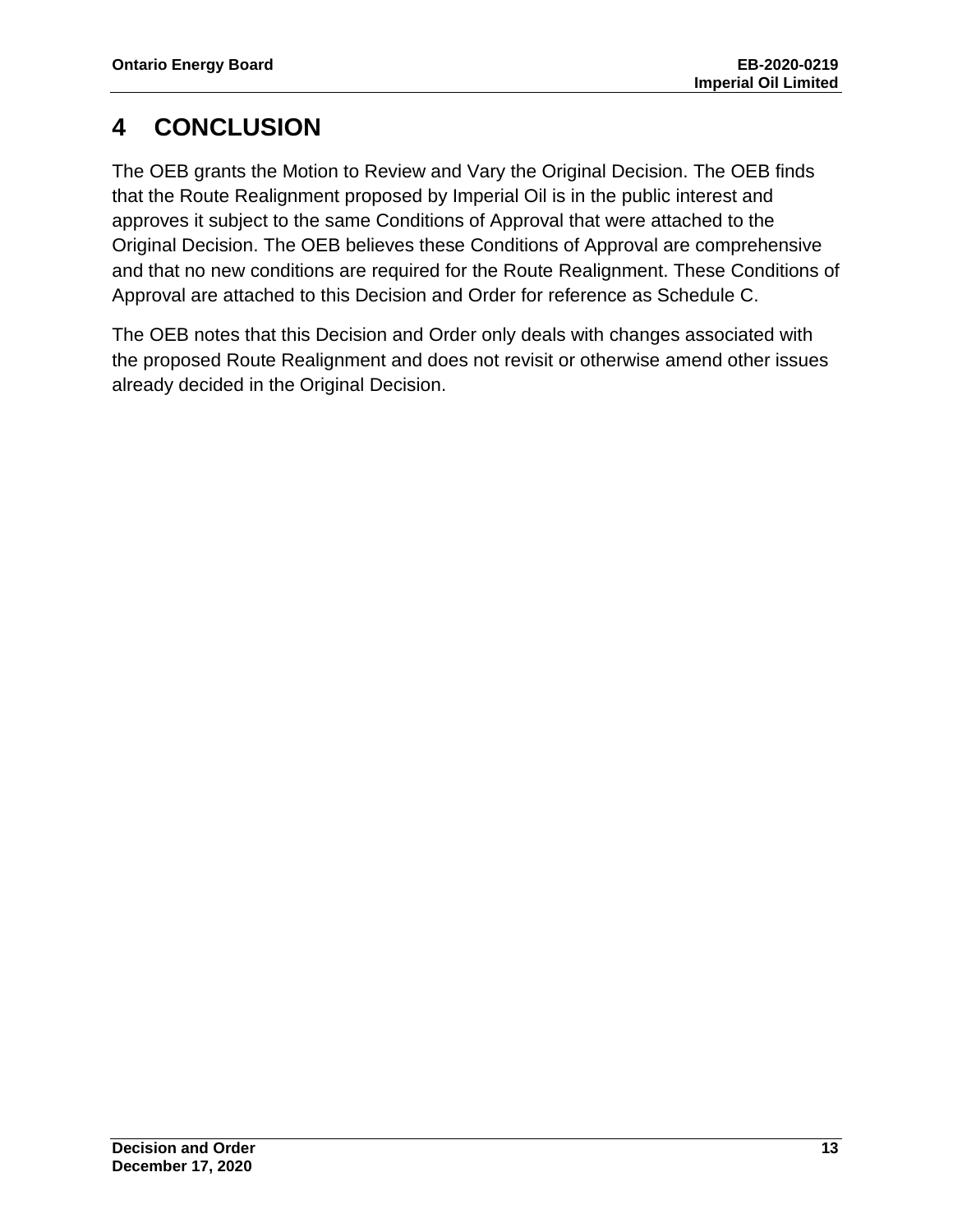### <span id="page-15-0"></span>**5 ORDER**

#### **THE OEB ORDERS THAT:**

- 1. The Motion to Review and Vary OEB Decision and Order EB-2019-0007 is granted. The Route Realignment depicted as a "Preferred Route" in the Schedule B to this Decision and Order is approved, subject to Conditions of Approval in Schedule C. All other elements of the Decision and Order in EB-209-0007 remain in effect.
- 2. Abell Properties shall file with the OEB and forward to Imperial Oil Limited their intervenor cost claim in accordance with the OEB's *Practice Direction on Cost Awards* on or before **January 4, 2021**.
- 3. Imperial Oil Limited shall file with the OEB and forward to Abell Properties any objections to the costs claimed by Abell Properties on or before **January 18, 2021**.
- 4. If Imperial Oil Limited objects to any Abell Properties intervenor costs, Abell Properties shall file with the OEB and forward to Imperial Oil Limited their response, if any, to the objections to cost claims on or before **February 2, 2021**.
- 5. Imperial Oil Limited shall pay the OEB's costs incidental to this proceeding upon receipt of the OEB's invoice.

All materials filed with the OEB must quote the file number, **EB-2020-0219** and be submitted in a searchable/unrestricted PDF format with a digital signature through the OEB's web portal at [https://pes.ontarioenergyboard.ca/eservice.](https://pes.ontarioenergyboard.ca/eservice) Filings must clearly state the sender's name, postal address, telephone number, fax number and e-mail address. Parties must use the document naming conventions and document submission standards outlined in the Regulatory Electronic Submission System [\(RESS\) Document](https://www.oeb.ca/sites/default/files/RESS-Document-Guidelines-202006.pdf) [Guidelines](https://www.oeb.ca/sites/default/files/RESS-Document-Guidelines-202006.pdf) found at [www.oeb.ca/industry.](https://www.oeb.ca/industry/tools-resources-and-links/filing-systems) We encourage the use of RESS; however, parties who have not yet [set up an account,](https://www.oeb.ca/oeb/_Documents/e-Filing/Electronic_User_Form.pdf?v=20200331) may email their documents to [registrar@oeb.ca.](mailto:registrar@oeb.ca)

All communications should be directed to the attention of the Registrar and be received no later than 4:45 p.m. on the required date.

With respect to distribution lists for all electronic correspondence and materials related to this proceeding, parties must include the Case Manager, Zora Crnojacki at [Zora.Crnojacki@oeb.ca](mailto:Zora.Crnojacki@oeb.ca) and Board Counsel, Michael Millar at [Michael.Millar@oeb.ca.](mailto:Michael.Millar@oeb.ca)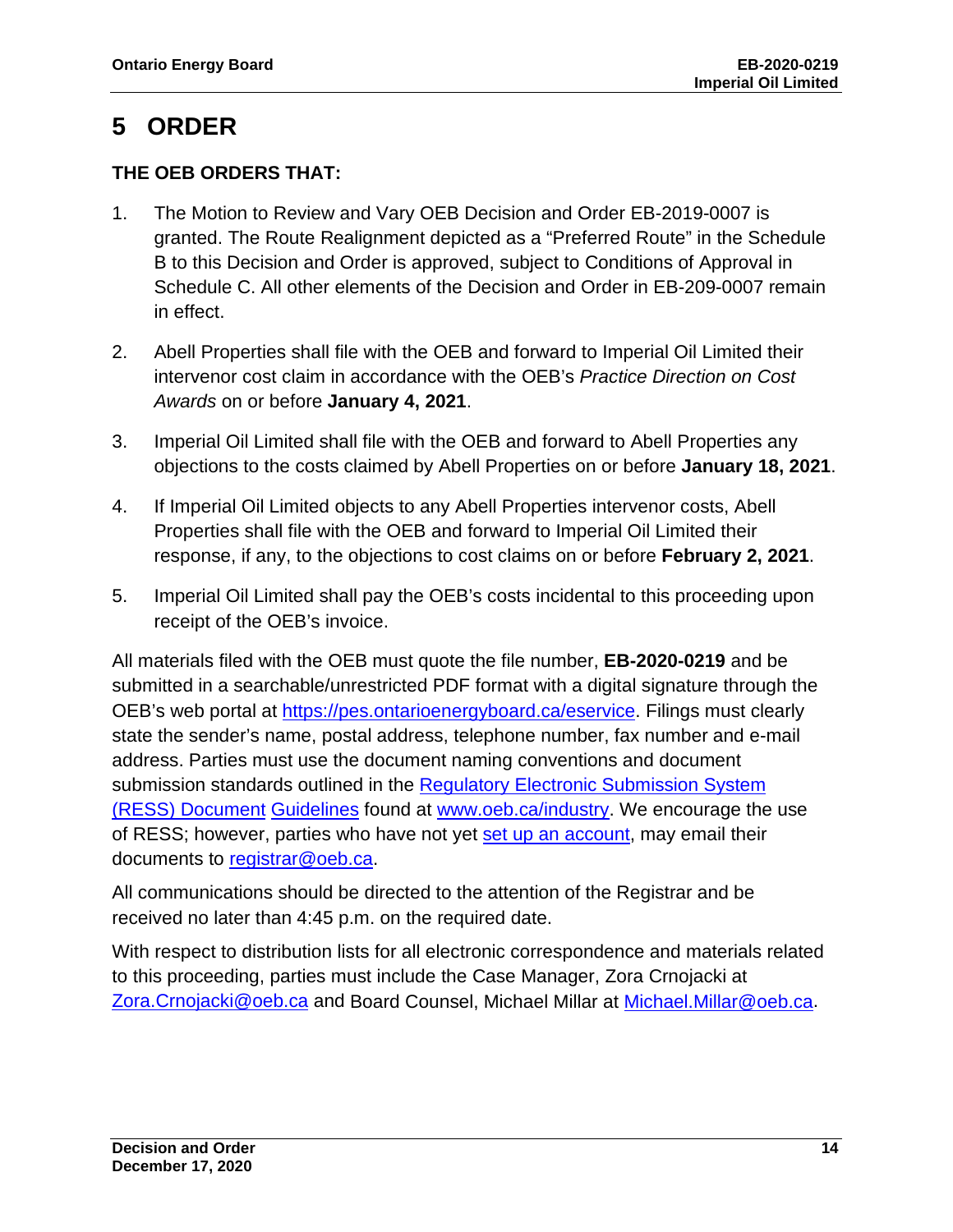Email: [registrar@oeb.ca](mailto:registrar@oeb.ca)

Tel: 1-888-632-6273 (Toll free)

Fax: 416-440-7656

**DATED** at Toronto, **December 17, 2020**

#### **ONTARIO ENERGY BOARD**

*Original Signed By*

Christine E. Long **Registrar**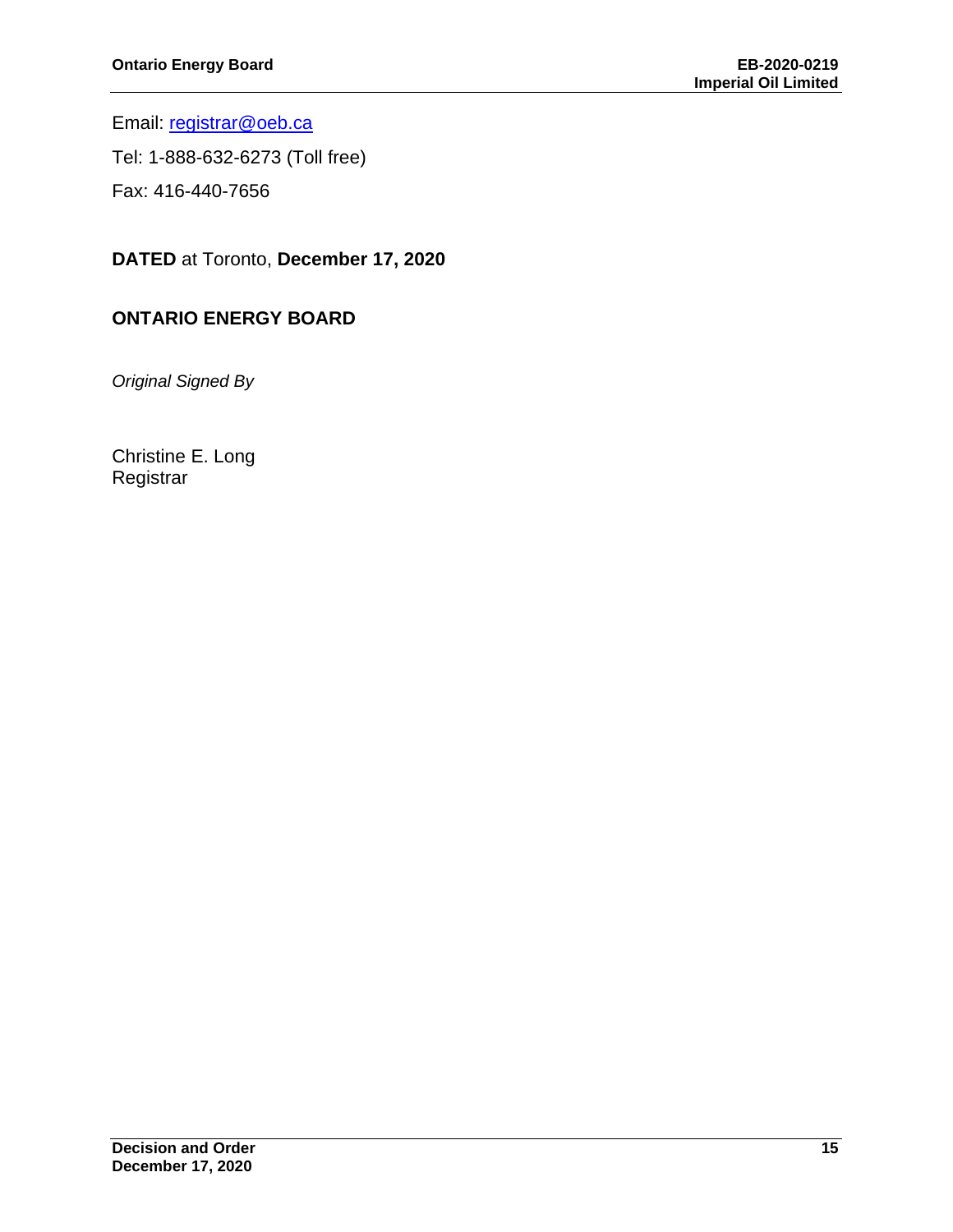<span id="page-17-0"></span>**SCHEDULE A DECISION ON MOTION IMPERIAL OIL LIMITED EB-2020-0219 Waterdown to Finch Project Route as approved in EB-2019-0007**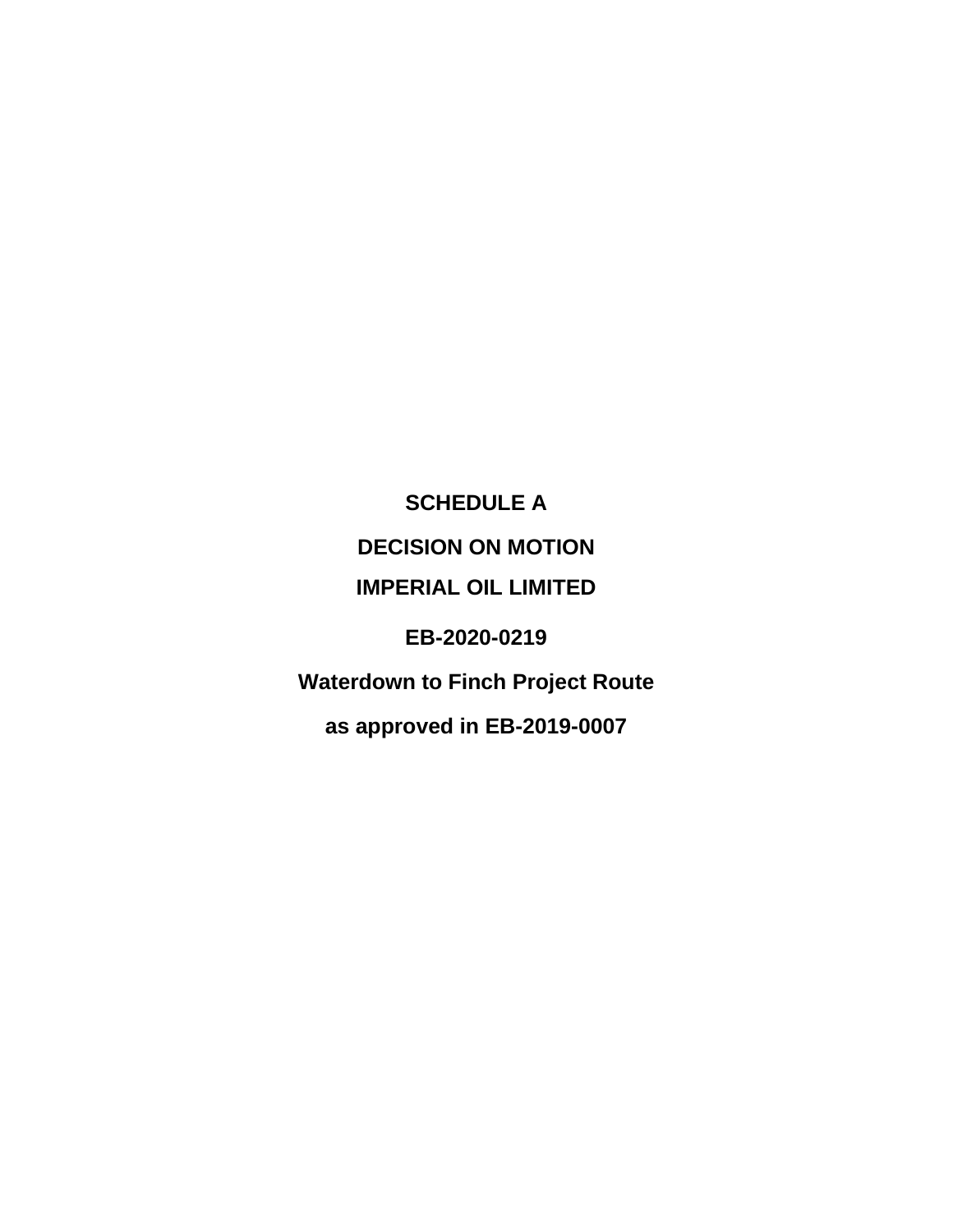

Proj # 0460600-0027 | CIS # UPS-15-014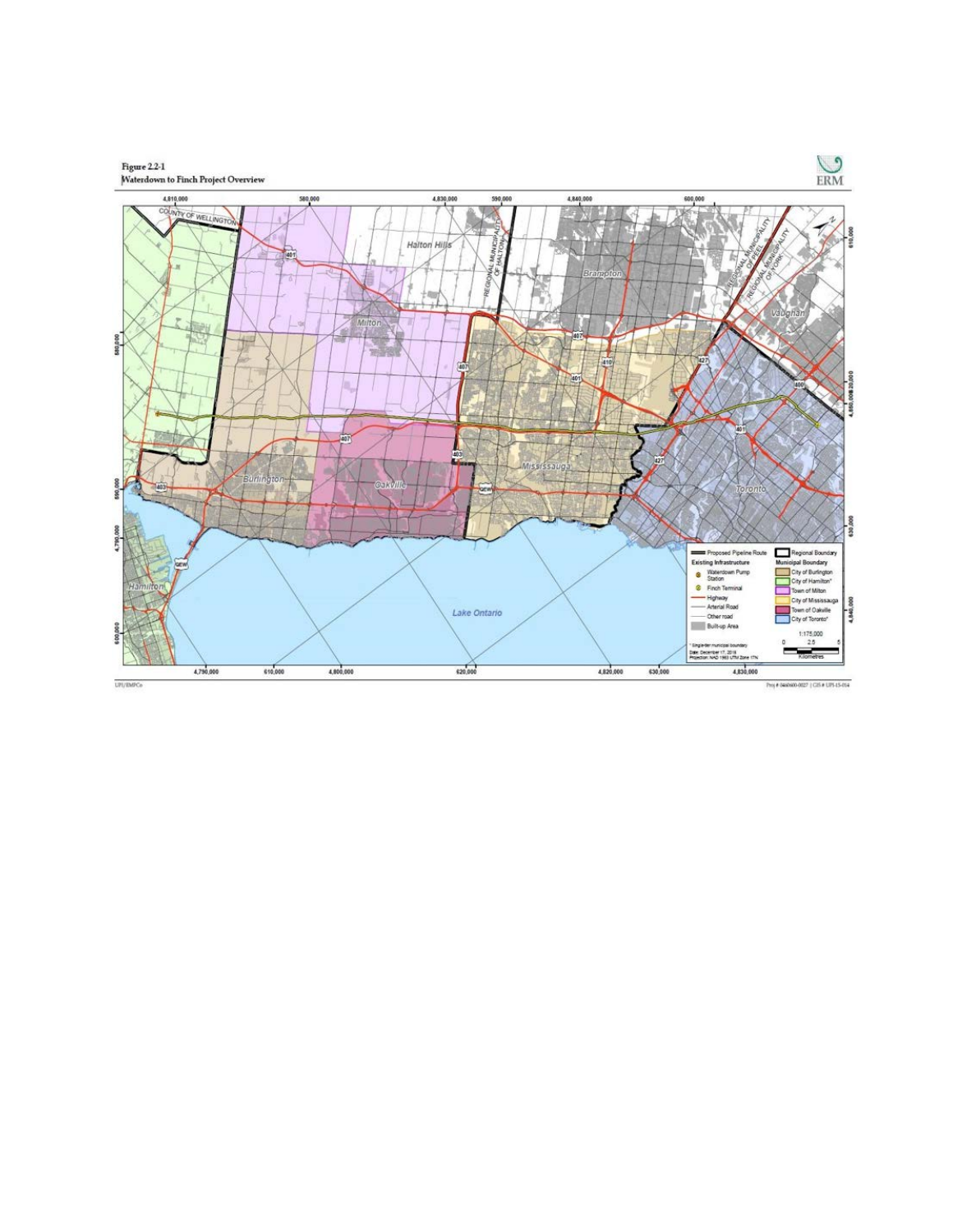# <span id="page-19-0"></span>**SCHEDULE B DECISION ON MOTION IMPERIAL OIL LIMITED**

#### **EB-2020-0219**

## **Approved Route Realignment and Alternatives**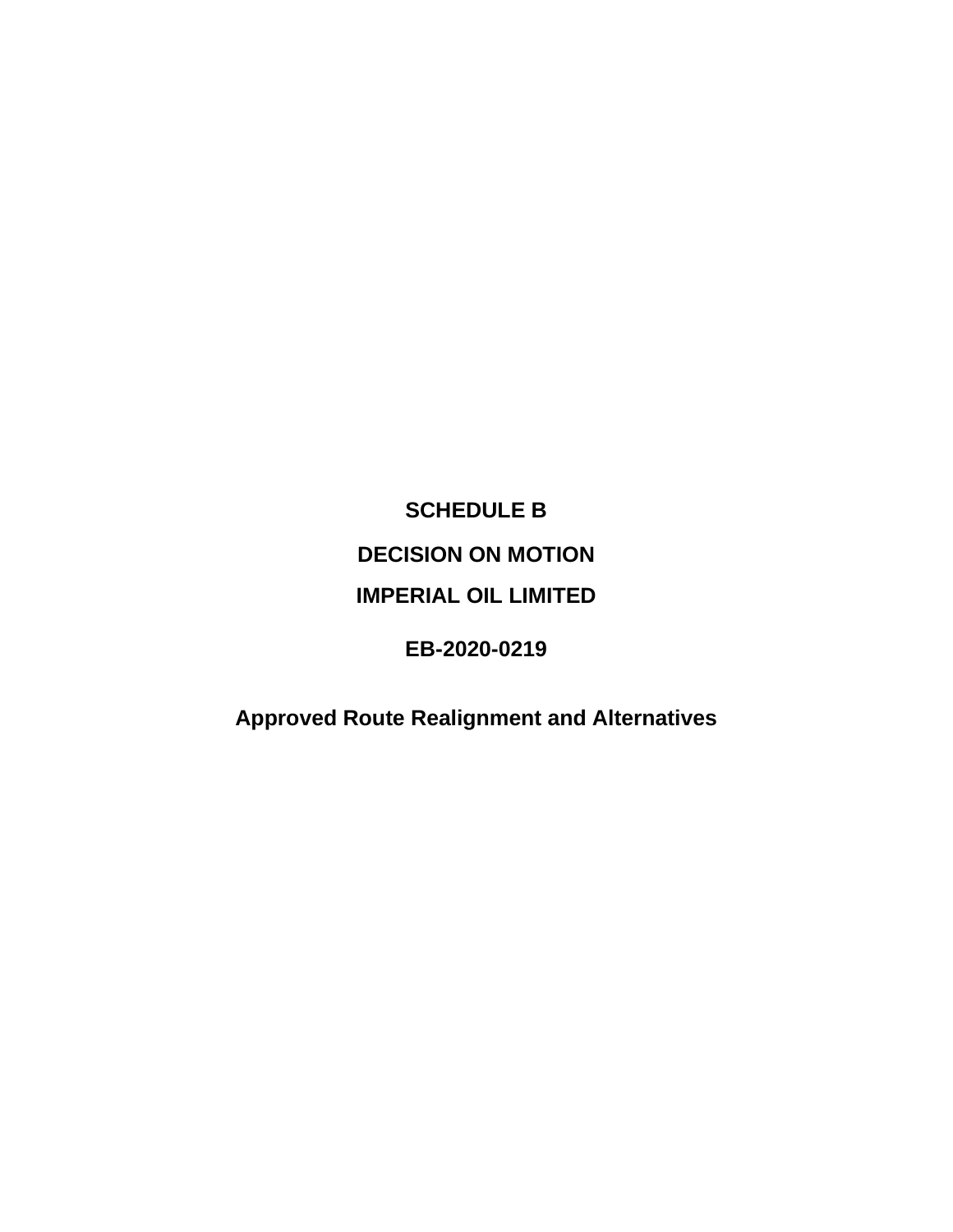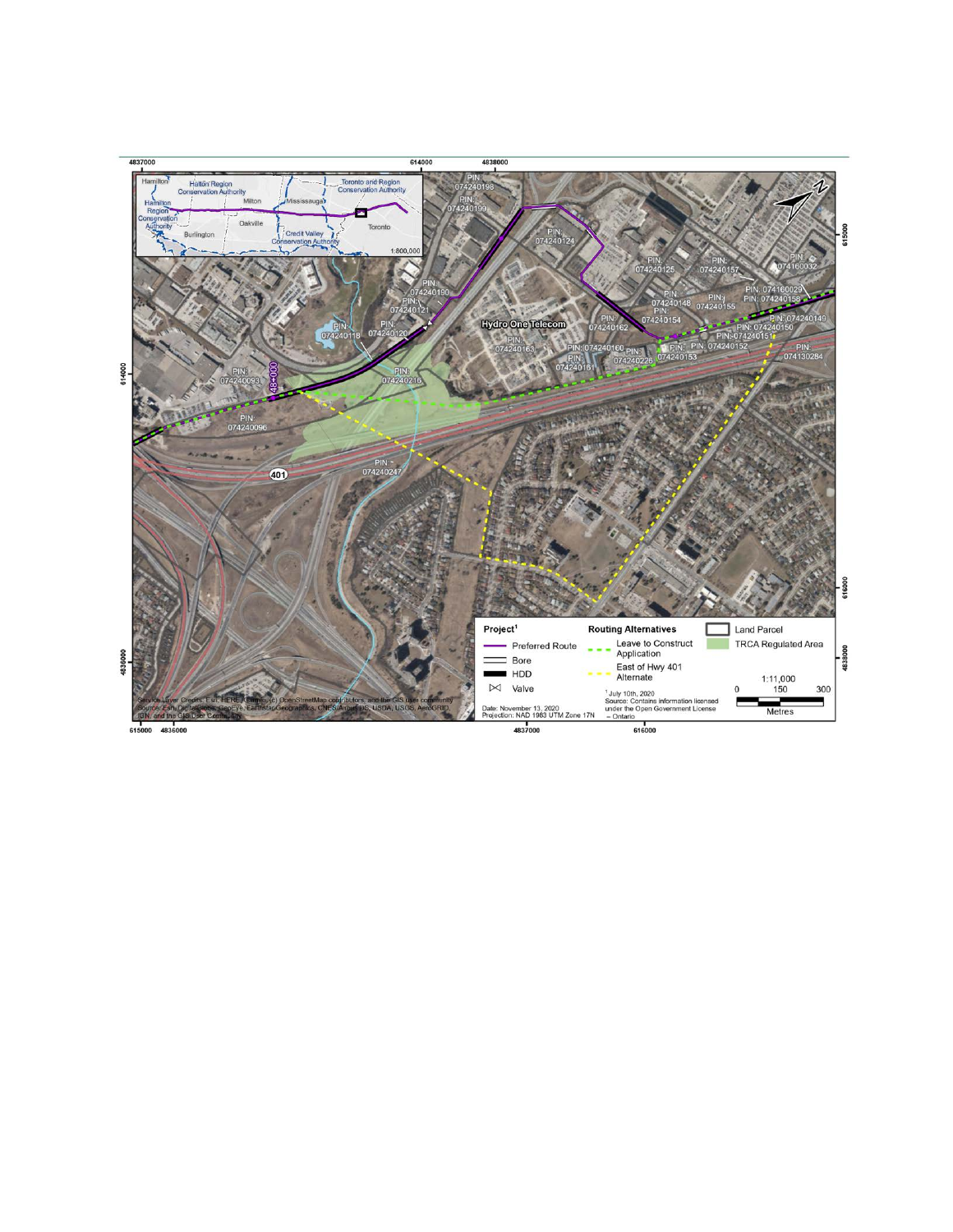<span id="page-21-0"></span>**SCHEDULE C DECISION ON MOTION IMPERIAL OIL LIMITED**

**EB-2020-0219**

**Conditions of Approval**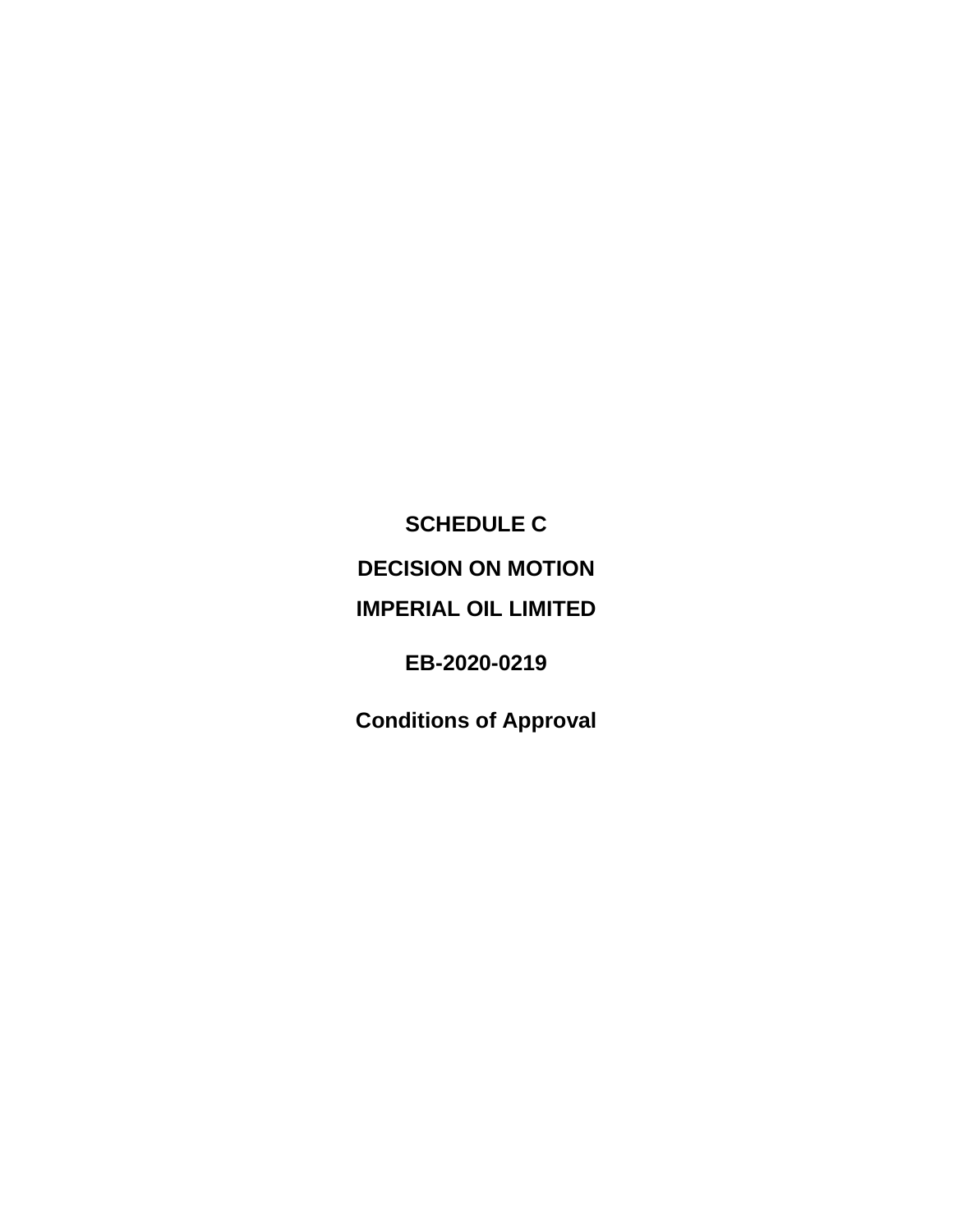### **CONDITIONS OF APPROVAL Application under Section 90 of the OEB Act Imperial Oil Limited EB-2019-0007**

- **1.** Imperial Oil Limited. (Imperial Oil) shall construct the facilities in accordance with the OEB's Decision and Order in EB- 2019-0007 and these Conditions of Approval.
- 2. Imperial Oil shall obtain all necessary approvals, permits, licences, certificates, agreements and rights required to construct, operate and maintain the Project.
- 3 Imperial Oil shall implement all the recommendations of the Environmental Report filed in the proceeding, and implement all commitments made in response the Ontario Pipeline Coordinating Committee member review.
- 4 Imperial Oil shall notify the OEB and all parties in this proceeding, prior to the start of construction, of completion of each of Environmental Protection Plan (EPP) Environmental Management Plan (EMP), and Contingency Plan documents and make a copy of the documents available to a party upon their request.
- 5. (a) Authorization for leave to construct shall terminate 24 months after the decision is issued, unless construction has commenced prior to that date.
	- (b) Imperial Oil shall give the OEB notice in writing:
		- i. of the commencement of construction, at least ten days prior to the date construction commences
		- ii. of the planned in-service date, at least ten days prior to the date the facilities go into service
		- iii. of the date on which construction was completed, no later than 10 days following the completion of construction
		- iv. of the in-service date, no later than 10 days after the facilities go into service
- 6. Imperial Oil shall advise the OEB of any proposed change to the OEB approved construction or restoration procedures. Except in an emergency, Imperial shall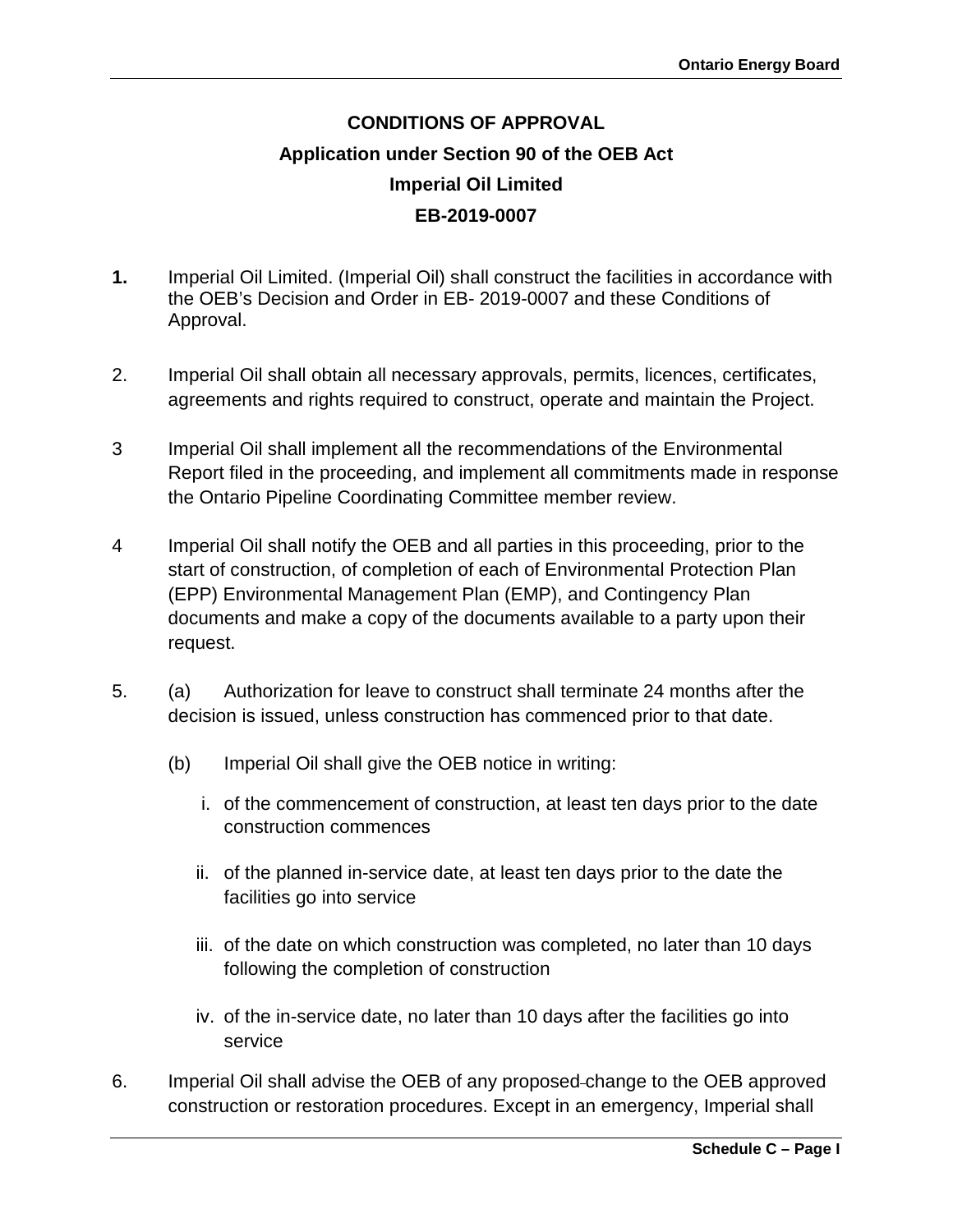not make any such change without prior notice to, and written approval of the OEB. In the event of an emergency, the OEB shall be informed immediately after the fact.

- 7. Both during and after construction, Imperial Oil shall monitor the impacts of construction, and shall file with the OEB one paper copy and one electronic (searchable PDF) version of each of the following reports:
	- a) a post construction report, within three months of the in-service date, which shall:
		- i. Provide a certification, by a senior executive of the company, of Imperial Oil's adherence to Condition 1
		- ii. Describe any impacts and outstanding concerns identified during construction
		- iii. Describe the actions taken or planned to be taken to prevent or mitigate any identified impacts of construction
		- iv. Include a log of all complaints received by Imperial Oil, including the date/time a complaint was received, a description of the complaint, any actions taken to address the complaint, the rationale for taking such actions
		- v. Provide a certification, by a senior executive of the company, that the company has obtained all other approvals, permits, licences, and certificates required to construct, operate and maintain the proposed project
	- b) a final monitoring report, no later than fifteen months after the in-service date, or, where the deadline falls between December 1 and May 31, the following June 1, which shall:
		- i. Provide a certification, by a senior executive of the company, of Imperial Oil' adherence to Condition 3
		- ii. Describe the condition of any rehabilitated land
		- iii. Describe the effectiveness of any actions taken to prevent or mitigate any identified impacts of construction